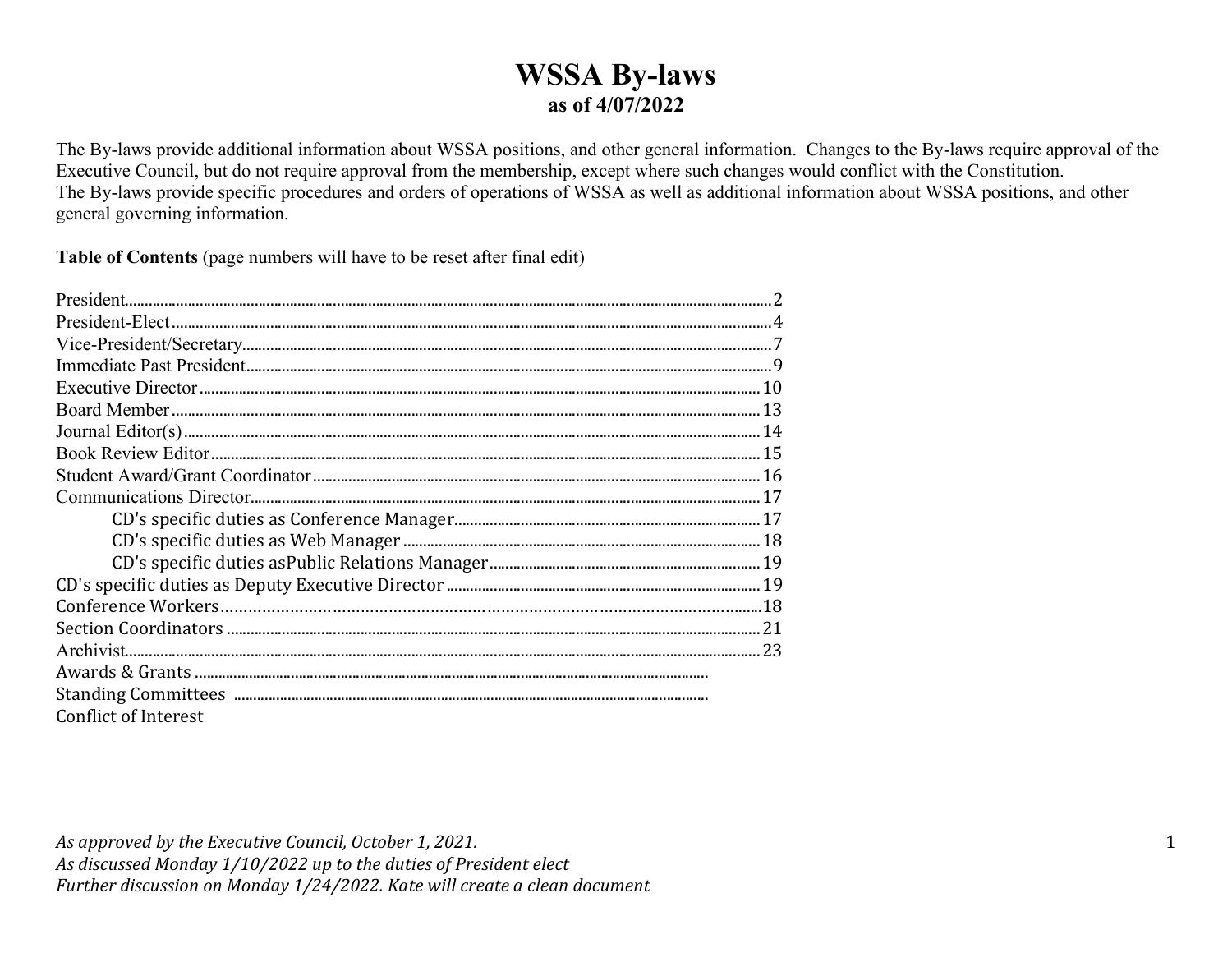### **Position title: President**

**Membership on Council:** Elected Voting Member

**Term of Office:** One year

**Position description**: The primary role of the **President** is to serve as chair of the Executive Council and to ensure the continuity of a smooth transition from one conference to the next. The **President** is elected through a balloting process by the WSSA membership; the President-Elect of the previous year is always one of the candidates; see the Constitution for rules regarding other possible candidates. The President reports to: 1) The Wolrd Social Science Association Executive Council, 2) The Membership, at the Annual Business Meeting

#### **Position specific duties**:

- Serve as Chairperson of the Executive Council.
- After having called for agenda items from the Council members, prepare agenda for each meeting of the Council (in consultation with the Executive Director and with input from the Council). Agenda will always allow space for new business.
- Call all meetings of the Council to order, unless those meetings were called by another authorized person.(Constitution, Article III-I)
- Preside at the business meeting of the Association.
- Appoint all committees of the Association (except as otherwise indicated in these By-laws) and see that the business of the Association is faithfully transacted
- Guide the Council in the identification of potential leaders, including officers and section coordinators. Participate in the advance team to meet with local institutions before the Fall Council meeting
- Serve as master of ceremonies for Welcome Reception (Wed.) and President's Reception (Sat).
- Give speech at President's Luncheon (Fri)
- Select the recipient of the *President's Outstanding Emerging Scholar* award by November 1<sup>st</sup>, notifies the Council of the selection by that date, and presents that award at the Presidential Luncheon
- Serve on advance team.

#### **Additional authority:**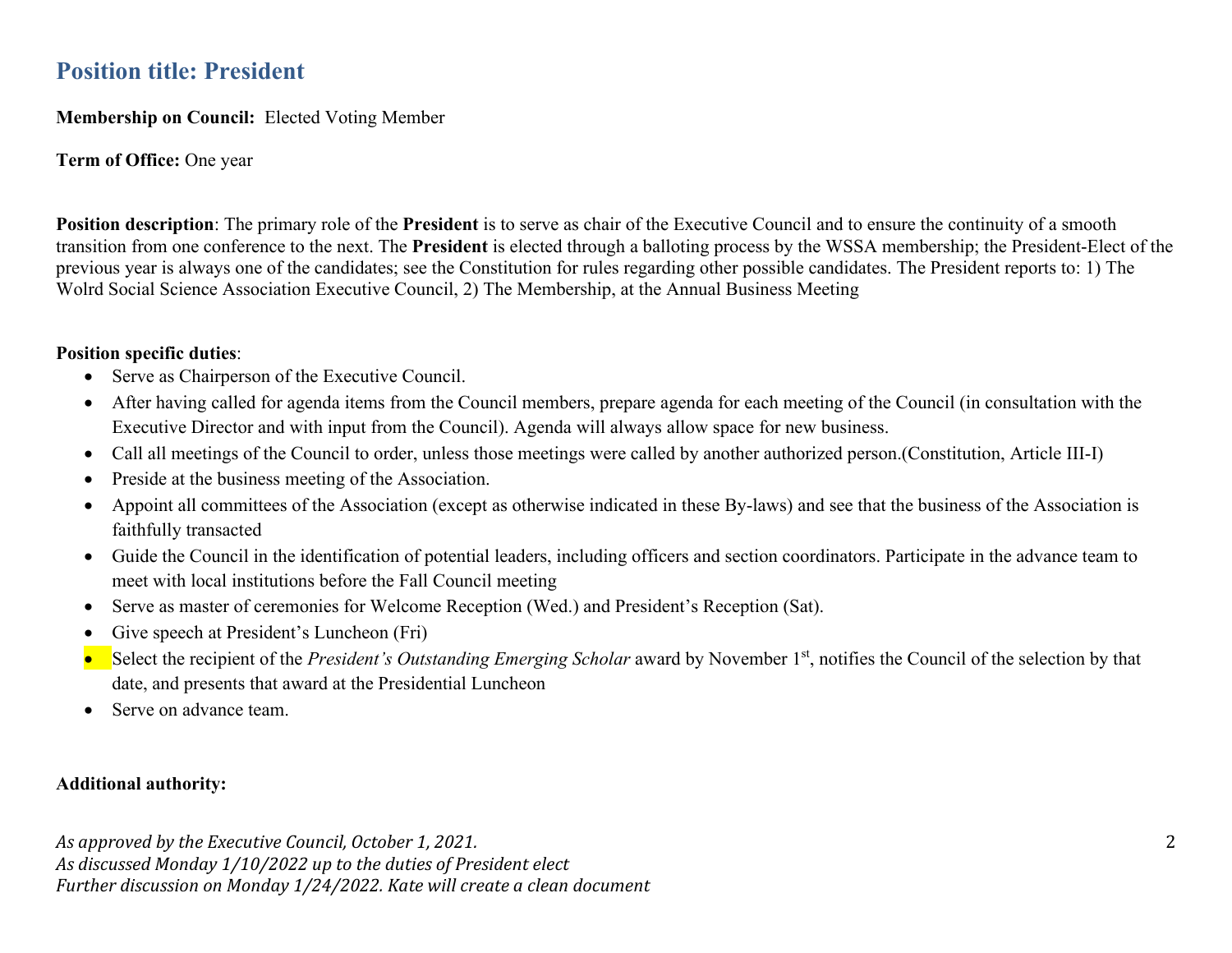- If the Executive Director is incapacitated, the Communications Director in consultation with the President shall have signing authority in all business related matters.
- In the case that both the Executive Director and Communications Director are incapacitated, the authority to sign for the organization falls to the Immediate Past President, in consultations with President.
- **Expected outcomes**
- Hold constructive meetings of the Executive Council
- Promote the organization
- Insure organizational viability
- Insure a smooth transition to the next President
- Provide guidance and institutional information to new Executive Council members
- Promote efficient and productive communication among Executive Council members
- Act as the face of the organization at the conference and in other public venues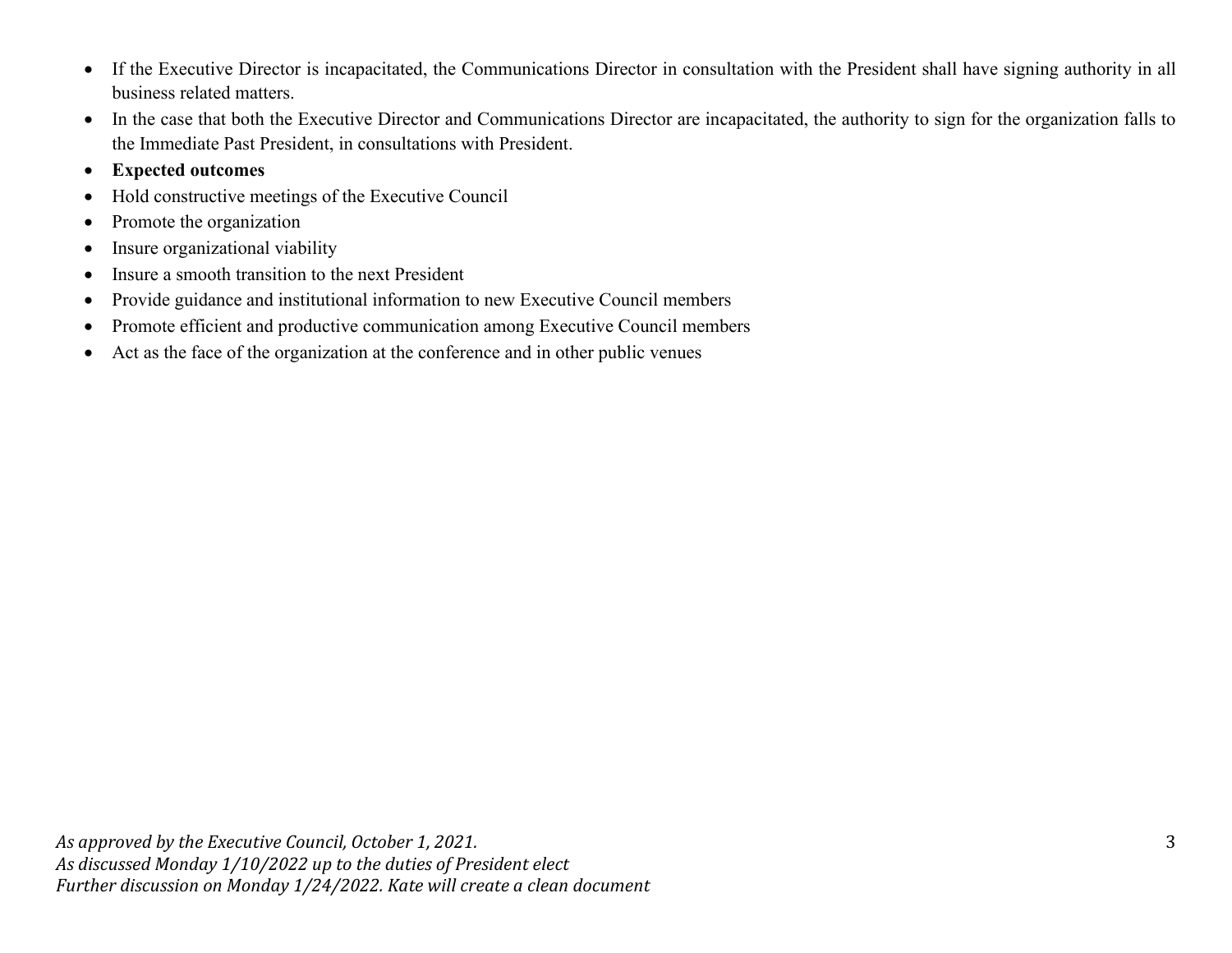### **Position title: President-Elect/Program Chair**

#### **Membership on Council: Voting Member**

#### **Term of Office:** One year

**Position description**: The **President-Elect, in collaboration with the Executive Director and the the Director of Communications,** is responsible for coordinating the academic program for the annual conference. The **President-Elect** is nominated by the Executive Board and elected through a balloting process by the WSSA membership. See Constitution for rules for possible other candidates.

#### **Position specific duties**:

- Work with the Executive Director and the Communication Director/Conference Manager to plan, develop, and take steps necessary to prepare for the annual conference program
- Identify section coordinators for the annual conference.
	- o The President-Elect shall confirm the identities and contact information of the Section Coordinators for the Annual Conference, and make other preparations as required by the Strategic Plan and/or as approved by the Council.
	- o In the event that a Section Coordinator becomes unable to act as defined in the Section Coordinators' handbook, the President-Elect may appoint an interim section coordinator, with notification to the Executive Council.
	- o In the event that a Section Coordinator has proven unwilling to act as defined in the Section Coordinators' handbook, that Coordinator may be removed and replaced by the President, with the advice and consent of the Council.
- The President-Elect, in consultation with the President, shall have the authority to delete any presentations that do not meet the pedagogical standards of the Association.
- Communicate in a timely and efficient way with section coordinators about deadlines and other relevant information.
	- o Work with the Executive Director and Director of Communications to define deadlines for first and second call for papers.
	- o Develop time-line for contacting Section Coordinators, including providing them with information about the call for papers.
- Oversee the organization of the panels received from the section coordinators into the most efficient and effective use of available space, or delegate to the Conference Manager.
- Oversee preparation of the Conference Program for publication, or delegate to the Conference Manager
- Meet and work with IT provider, hotel staff, Executive Director, and Communications Director to ensure appropriate technology for the conference, if the conference will be held in person.
- Review the catering orders prepared by the Executive Director to ensure continuity with conference program times and locations If financial circumstances warrant, select, in conjunction with the Communication Director and Executive Director, the memorabilia for the advance team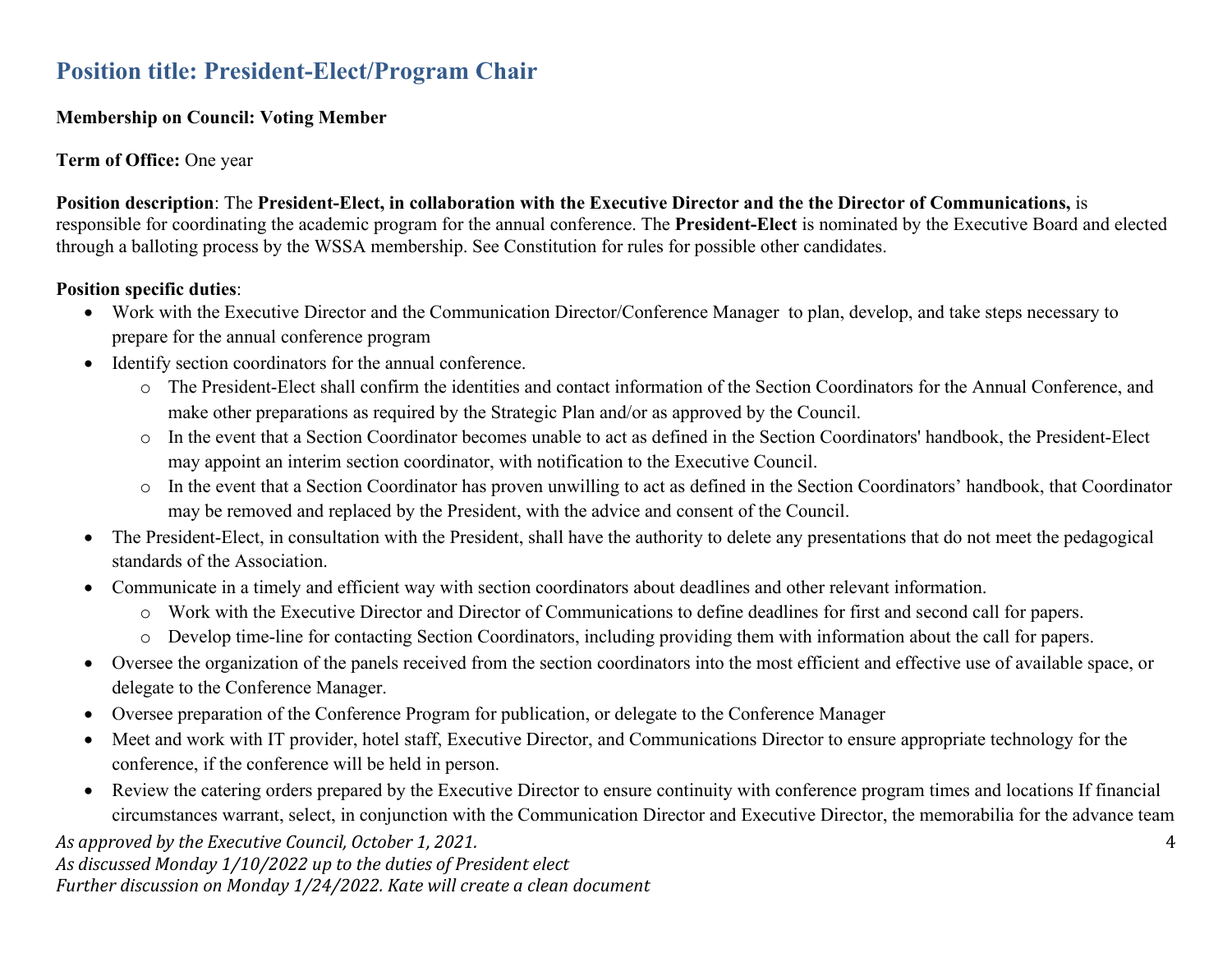meetings with site-local institutions and for the Conference Packet Chair the Section Coordinators' Meeting and the New Coordinators Training meeting at the conference.

- Following the conference, oversee the final updating of the Conference Program,. Information for this process will be provided by the Section Coordinators and the Communications Director. Approve edited program for Communications Director no later than two weeks after the conference.
- Select the recipient of the *President-Elect's Outstanding Emerging Scholar* award by November 1<sup>st</sup>, notify the Executive Council by that date, and present that award, with commentary, at the Presidential Luncheon
- Organize, arrange, and participate in the advance team meetings with conference site local institutions. Advance Teams include the Past President, President, and President-Elect, and may include the Executive Director and/or Communications Director.
- Send congratulatory letters to the department chairs, deans, provosts and other administrators at the home institutions of the winners of WSSA's student competitions.
- •
- Carry out other duties or responsibilities that arise related to the conference and/or office.

#### **Expected outcomes**

Extensive local conference site institutional communications and visits with resulting participation.

A clear and accurate conference program

A well-run and enjoyable conference

Effective coordination with section coordinators

### **Position title: Vice-President/Secretary**

**Membership on Council:** Voting Member

**Term of Office:** One year (renewable for one additional year)

**Position description**: The Vice-President/Secretary's primary duties are that of official recorder. Duties also include selection of the annual Spotlight Organization and coordination of the local charitable organization fund raiser, unless the conference is held virtually. The **Vice-President/Secretary** is nominated by the Executive Board and elected through a balloting process by the WSSA membership. See Constitution for rules for possible other candidates.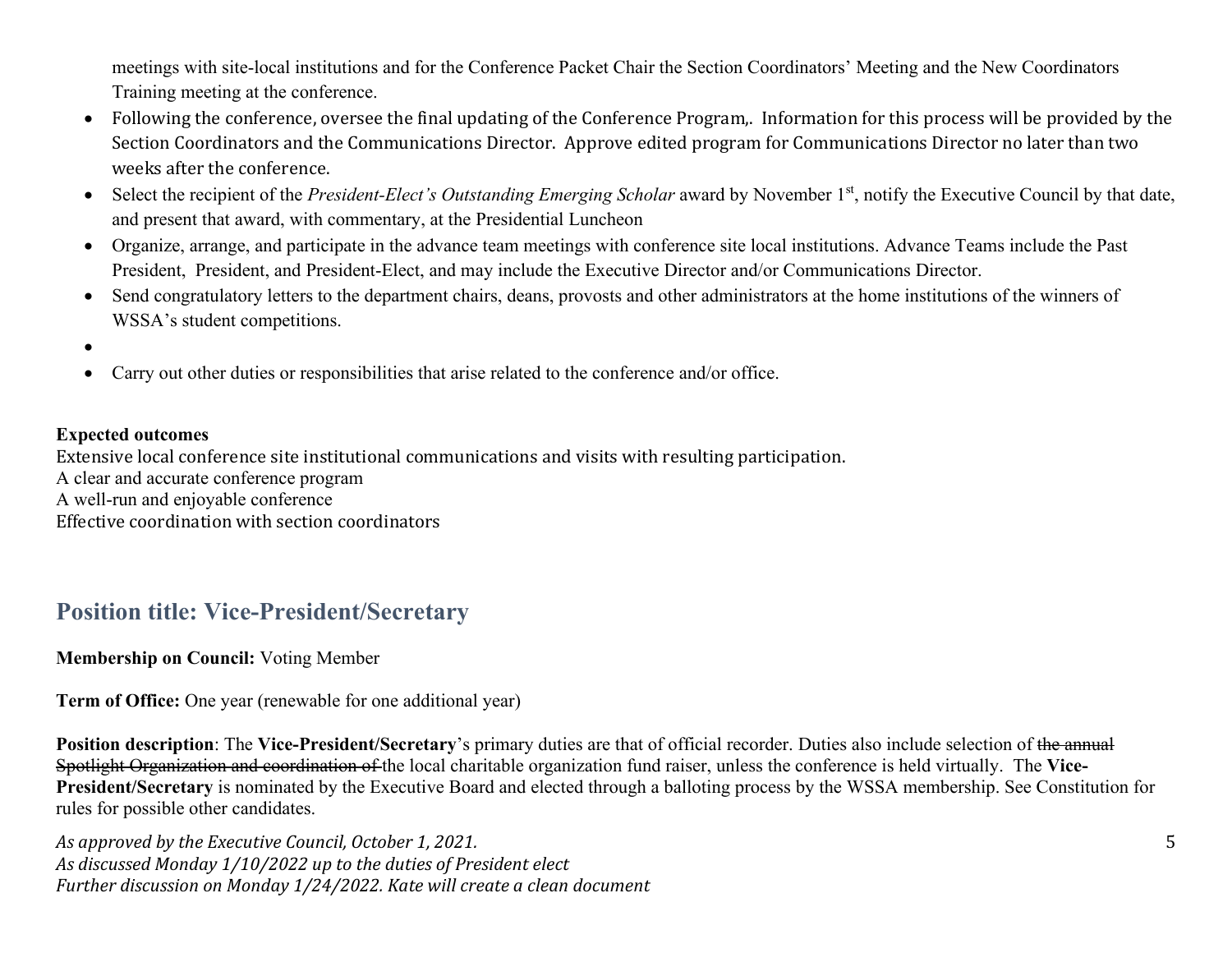#### **Position specific duties**:

- Attend all meetings of the Executive Council.
- Record (or appoint designee to record) minutes of all Executive Council meetings
- Record (or appoint designee to record) minutes of annual Business Meeting
- Email raw notes of meeting proceedings to Communications Director within 24 hours
- Email formalized minutes to Communications Direct within 30 days of meetings, for proofreading/editing, publication to the website, and for archives.
- Manage the selection and participation of charitable organization (*WSSA Give-Back*) in conference city if the conference will be held in person.
	- o Meets with representatives of the charitable organization during the Fall Council Meeting,
- Review Association website, and other electronic media, periodically; work with Web Manager to keep website current and functional.
- Carry out other duties as requested by the President
- Participate with the advance team
- **Expected outcomes**
	- Clear and concise documentation of all decisions and future agenda items transacted at the Executive Council and at the Annual Business Meeting (Fri afternoon)
	- Timely notice to Communications Director of errors on website
	- Timely completion of charitable organization fundraiser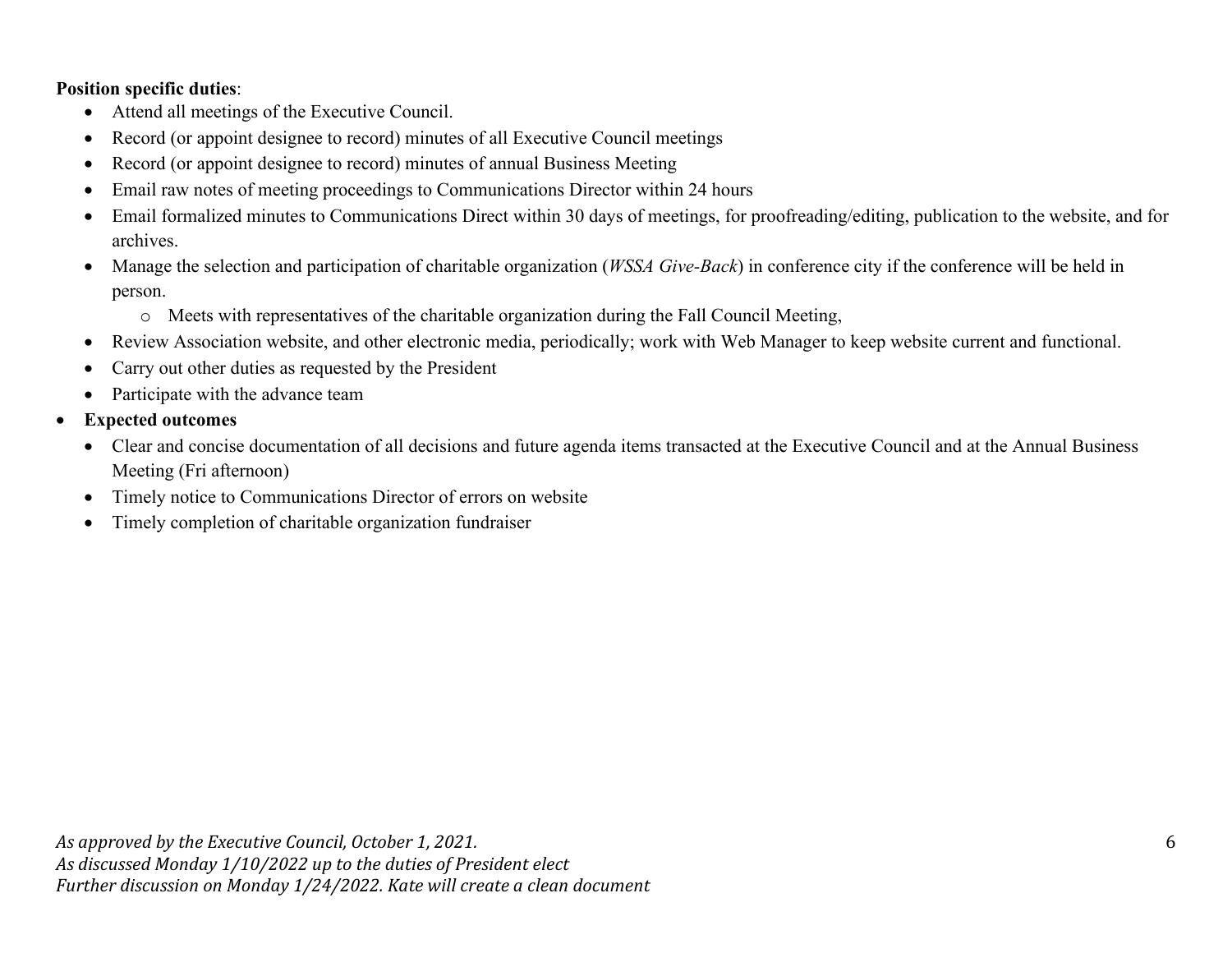### **Position title: Immediate Past President**

#### **Membership on Council: Voting Member**

#### **Term of Office:** One year

**Position description**: The primary role of the Immediate Past President is to serve the organization by ensuring continuity and a smooth transition from one conference and leadership administration to the next, by providing the incoming President with materials and mentorship.

#### **Position specific duties**:

- Chair the nomination committee for the next election, establishing a clear nominating committee process that is early, inclusive, and representative.
- Prepare a ballot listing the names of the nominees, with a short biography of each nominee for approval at the Fall Meeting of the WSSA Executive Council Select the recipient of the *Immediate Past President's Outstanding Emerging Scholar Award* by November 1<sup>st</sup>, notify the Executive Council by that date, and present that award at the Presidential Luncheon
- Manage all aspects of the *WSSA Distinguished Book Award* committee, including but not limited to: selecting members for the committee, chairing the committee, notifying all applicants of the outcome in a timely manner (March 1) and coordinating the winner's participation in the conference, if the winner is able to attend.
- Participate in the advance team to meet with local institutions
- Assist the President in identifying potential leaders, including officers and section coordinators
- Serve as Master of Ceremonies for the President's Luncheon (Friday).

#### **Expected outcomes**

- Smooth transition between, and execution of, conferences
- Timely and appropriate nomination for the next year's officers and Council
- If necessary, efficiently-run and productive Council meetings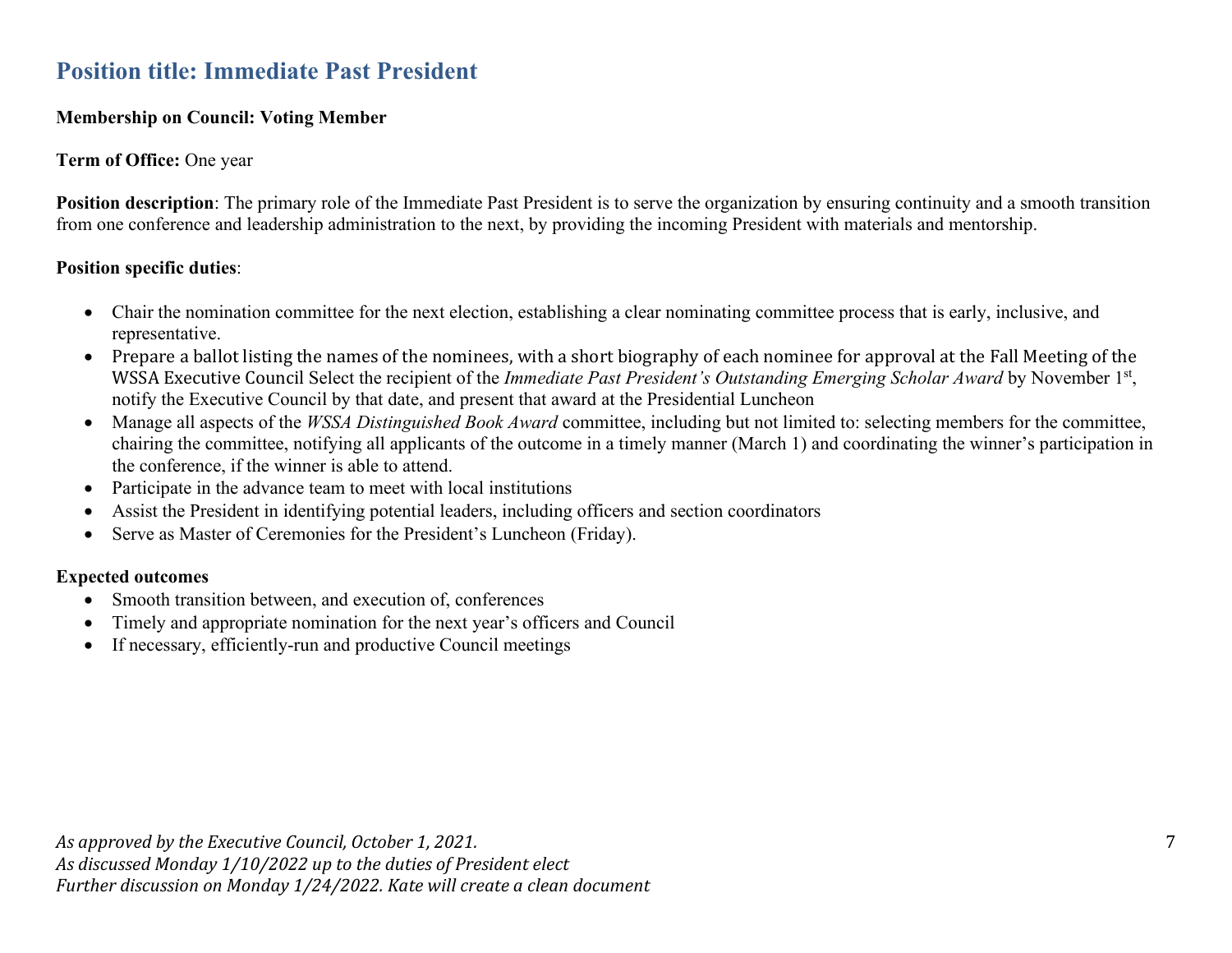### **Position title: Executive Director**

**Membership on Council:** Ex Officio

**Term of Office**: One year, renewable indefinitely at the pleasure of the Executive Council

**Reports to:** 1) The World Social Science Association Executive Council. 2) The Membership, at the Annual Business Meeting

**Position description:** With the advice, consent and direction of the Council, the Executive Director develops and implements a plan of action relative to the business, contractual and financial goals, both long- and short-term, designed to meet the objectives of the World Social Science Association. The Executive Director has the primary authority to sign any and all contracts; other persons are authorized signers only under conditions specified elsewhere. The Executive Director will direct, manage and supervise the non-conference staff and volunteers of the organization. The Executive Director will use independent judgment in completing activities.

#### **Position specific duties:**

- Manage the business operations of the Association
	- o Implement the decisions of the Council relative to the business aspects of the Association.
	- $\circ$  Ensure that the organization is run in accord with both legal and financial rules and regulations, in particular as it pertains to the 501(c) 3 status of the Association, as well as the incorporation of the Association.
	- o Act as an advisor to the Council, ensuring that all dealings with the membership and Council are conducted fairly and to the highest level of professionalism possible, and in accord with the Association's Constitution and Operations Manual.
	- o Establish a record of the business transactions of the Association.
	- o Assist in the development of the annual operating budget.
	- o Regularly review and approve the processes for the receiving, maintaining custody of, and disbursement of Association funds, and management of the Association's finances.
	- o Report all financial records to the Executive Council at each meeting of the Council and on a quarterly basis to the Finance Committee, and at the Annual Business Meeting.
	- o Establish and follow a set of business practices in accordance with federal, state and local law.
	- o Be the representative of the Council as the signatory on contracts, and may be empowered by the Council to negotiate contracts on its behalf. Specifically includes, but is not limited to, contracts with:
		- The publisher of the Journal
		- Conference Hotels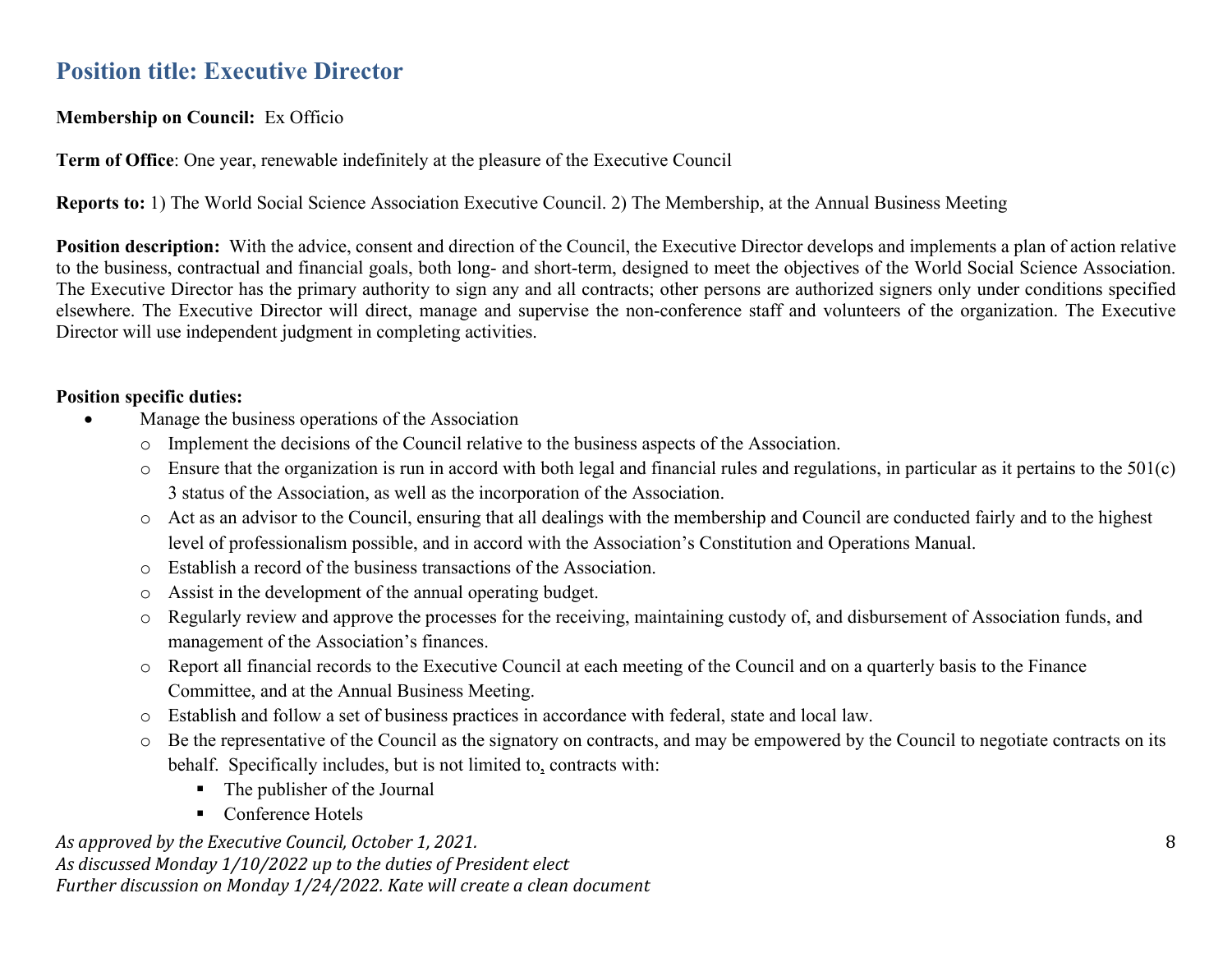- Publisher and printer of the Conference Program
- **Insurance brokers, attorneys, accountants, financial advisors, and other vendors as necessary**
- o May delegate contract authority on certain items to appropriate Officers and Ex-Officio members of the Council.
- o Make recommendations to the Executive Council concerning the business operations of the Association.
- o Serve as the institutional memory of the Association, in conjunction with the Communications Director, relative to past, present and future actions.
- o Answer questions posed by both internal and external parties, about organization policies, routines, and procedures
- o Respond to the suggestions of Council Members and committee members and follow through to completion the objectives assigned by the Executive Council
- o Pursue possible expansion of financial support for the organization by cultivating community support for the organization and maintaining contacts with other organizations and with potential donors
- o Hire non-conference staff, upon annual review and approval of the Executive Council.
- o Ensure that liability and Directors/Officers' insurance is in place
- o Help develop and shape organizational structure, policies and procedures
- o Manage all elections and balloting processes, after the list of nominees has been developed by the Immediate Past-President and approved by the Council.
- o Serve as a liaison to various committees, provide support for those committees, attend meetings (*virtually or in person*) as required and maintain contacts with committee members to insure that goals are met
- o Along with the President and Communications Director, ensure that the Executive Council is informed of all critical matters that occur between the meetings.
- o Keep the Executive Council informed of problems and reasonable solutions relative to the business operations.
- o Consult with and advise the Council on questions of policy interpretation
- o Assist the Advance Team at the Fall Meeting
- o Select future Conference sites, with input from the both the Executive Council and the affiliated organizations.
- o Work with the Archivist and Communications Director to ensure that appropriate material is memorialized in the archives of the Denver Library
- o Address all issues related to letters of acknowledgment of papers by international scholars
- o Work with the Student Grants & Awards Coordinator to ensure smooth operation
- o Prepare letters of acceptance for attendees requiring such for their visa applications.
- o Perform other duties as assigned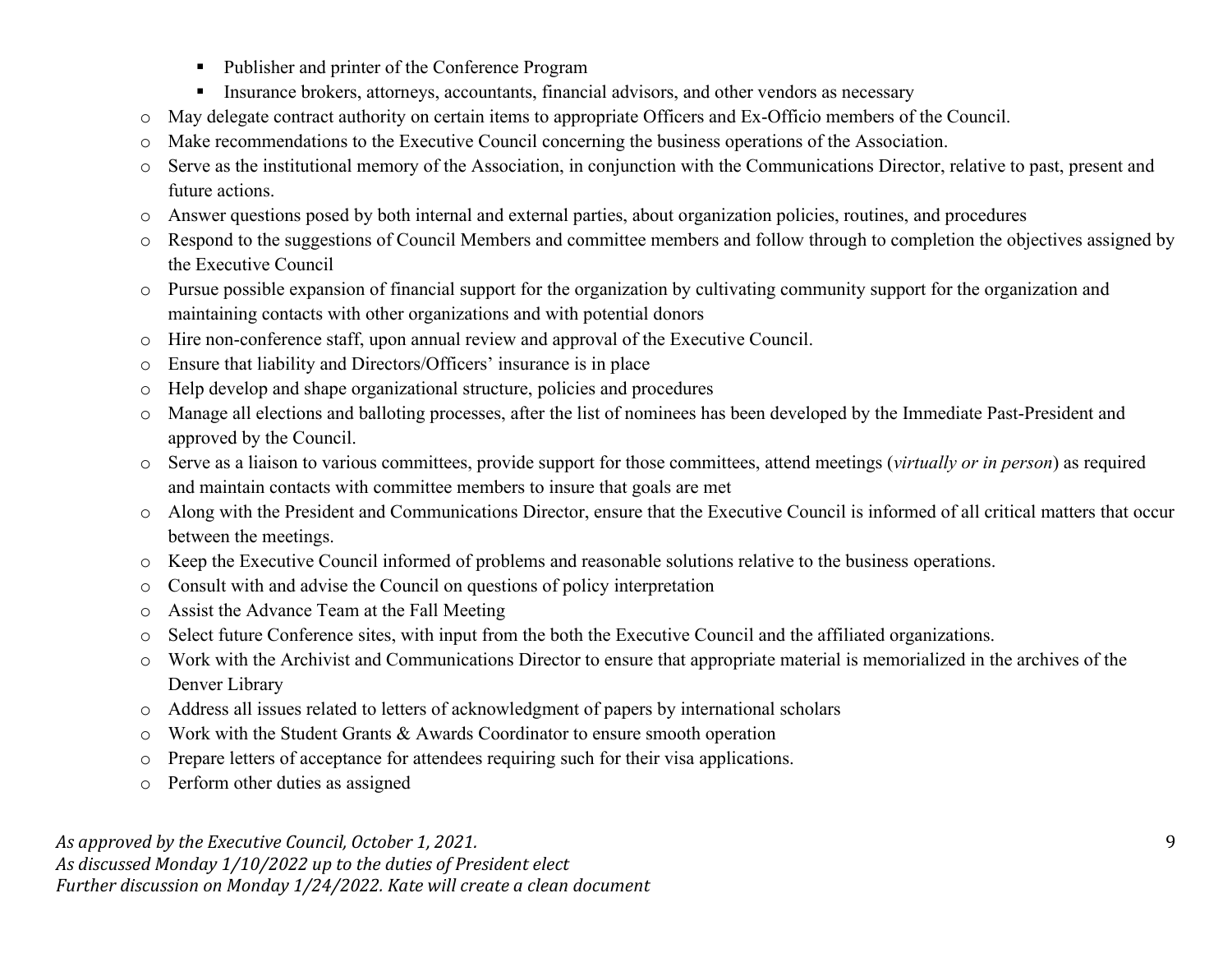#### **Expected outcomes**

- A financially solvent organization
- Compliance with all state and Federal Regulations concerning the operation of a 503 (c) 3
- Report at the Fall meeting, to the Council, the financial outcome of the Conference
- Report at Spring meeting, to the Council and the membership the overall financial status of the Association
- Effective collaboration with the Communications Director
- •
- Effective collaboration with the Student Grants & Awards Coordinator
- Adherence to the Constitution and the Operations Manual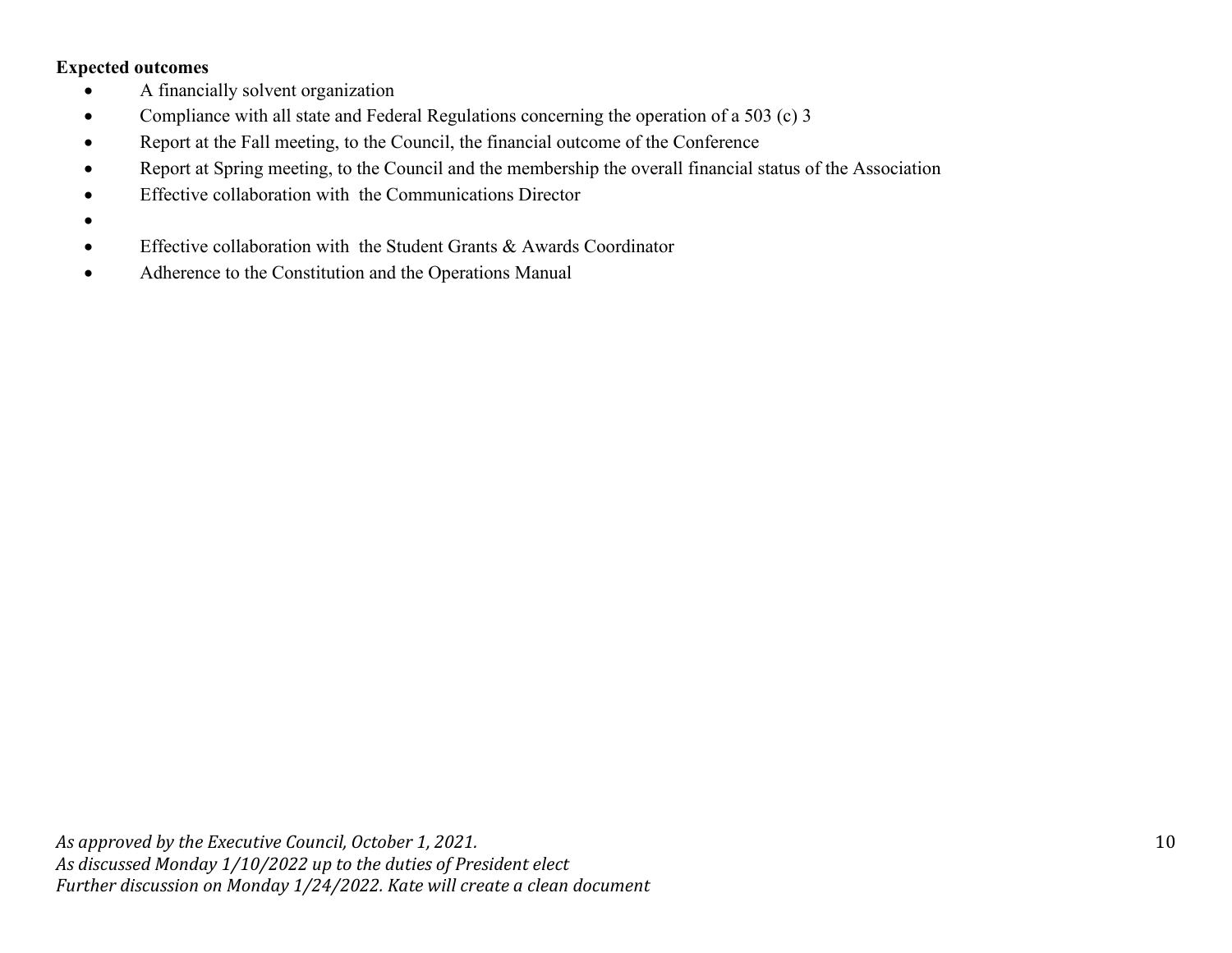### **Position title: Council Member**

**Membership on Council:** Voting Member

**Term of Office:** Three years (may stand for election one time consecutively; not limited non-consecutively)

**Position Description -** Serve on the Executive Council to assist the WSSA with its goals and objectives.

#### **Specific duties**

- Commit to a three-year term
- Attend/participate in all Executive Council meetings, either in person (Fall and Spring) or online, as appropriate
- Attend and participate in the annual conference
- Attend all hosted open-member events at the annual conference
- Attend the annual business meeting, if not in conflict with other WSSA duties
- Participate in at least one standing and/or ad hoc committee each year, including attendance and participation in all committee meetings, as scheduled
- Participate in membership recruitment outreach; serve as a champion for the WSSA in the Council member's professional and geographic communities
- Serve as a public relations champion for the WSSA
- Provide the Council with fresh perspective on ideas for promotion of the organization and its sections
- Assist the Council with funding, promotion, membership and events, through contacts
- Serve as a liaison between membership and Council.
- And, other duties as assigned

#### **Expected outcomes**

- Support organization by attendance and other participation, especially by volunteering for tasks and/or as assigned.
- Complete committee and individual tasks as assigned.
- Encourage other members to run for this position.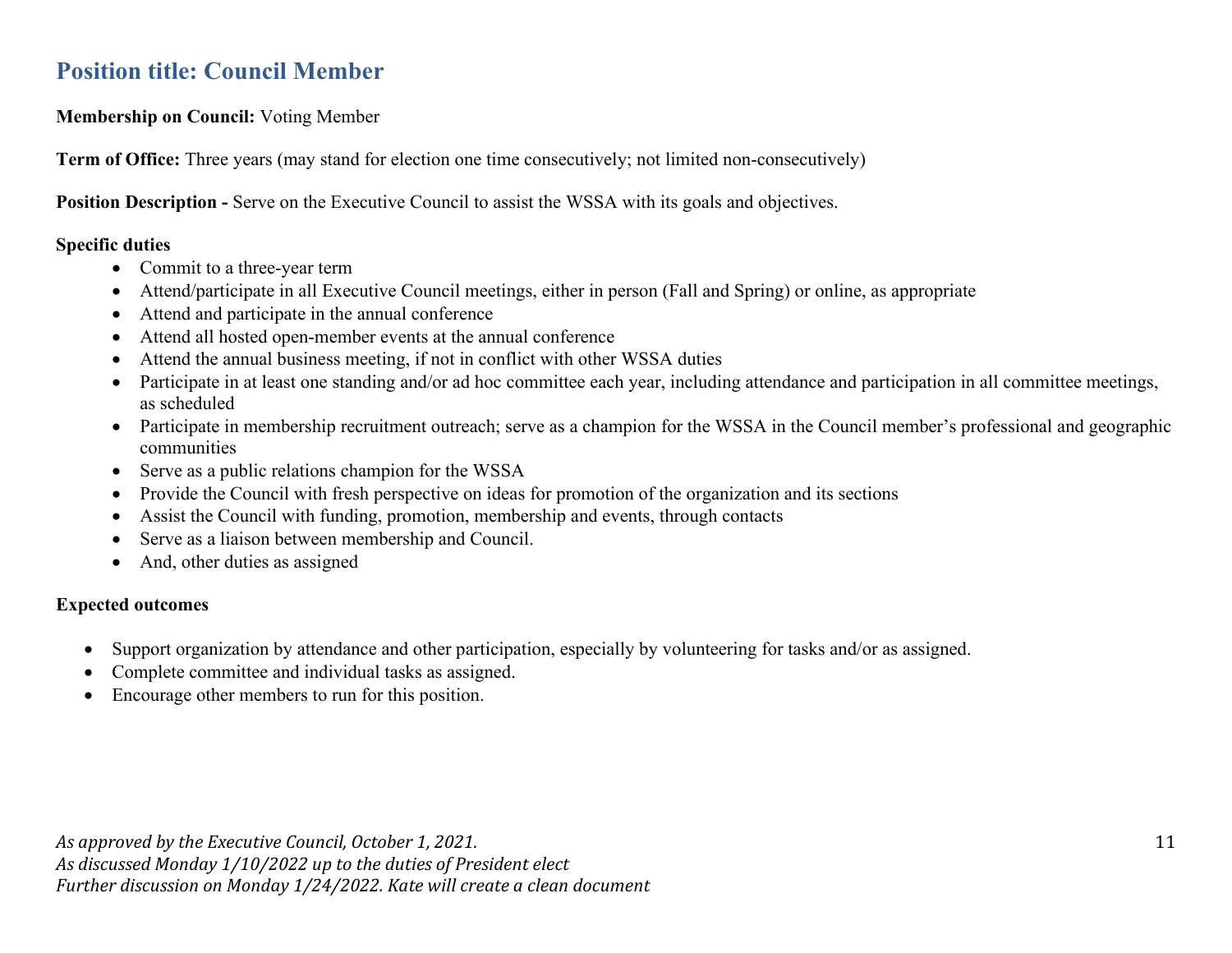### **Position title: Journal Editor(s)**

#### **Membership on Council:** Ex Officio

**Term of Office:** Three years, renewable for up to an additional three years

**Position description**: The Editor is responsible for the overall editorial management and development of the *Social Science Journal* including coordination of refereeing and submissions. All work product of the Editor related to the journal is the property of the WSSA. The Journal Editor is selected by the Executive Council, based on a competitive search. When the position is held by more than one person, the duties may be divided as appropriate.

#### **Position specific duties**:

- Ensure timely review of articles, as well as timely publication of articles receiving final approval of the Editor(s) and the Editorial Board.
- Attend the Spring meeting of the Council and report on the status of the *Journal* including impact factor, and rejection/acceptance rates, as well as the topic areas of the publications
- Provide annually, at the Fall Meeting of the Council, a set of recommendations for a healthy rotation of members on the Editorial Board. Final approval of the Editorial Board rests on the authority of WSSA Executive Council. Attendance at the Fall meeting is not required – the recommendations may be submitted virtually.
- Ensure timely blind peer review, and subsequent determination of rejection, revision and/or publication of articles as appropriate.
- Effect desk rejection where deemed appropriate.
- May select an assistant, if allowed by contract, to serve as the journal manager of his/her choice at their institution, to assist with the administrative duties associated with the Editorship of the *Journal*. WSSA will compensate the assistant for his/her time.
- Select the members of the Editorial Board for the *Journal* on the basis of expertise and standing within the scientific discipline, knowledge of the subject matter, and reflection of the actual or anticipated geographic scope of the scientific discipline of the Journal.
- Select members for, and chair, the *Larry Gould Best Article* Award committee. Notify the Council of the final decision by December 1<sup>st</sup>, notify all applicants of the final decision, and coordinate the winner's participation in the conference, if the winner is able to attend.
- Work with representatives of the *Journal*'s publisher in a collaborative manner to ensure the timely publication and promotion of the *Journal.*
- Participate in the review and selection of potential publishers.
- Make suggestions to, or solicit suggestions from, the Council for ideas for Special Issues and/or Guest Editors.

#### **Expected outcomes**

• Effective and efficient management of the *Journal* with attention to publication of academically sound articles that have the potential of increasing the impact factor.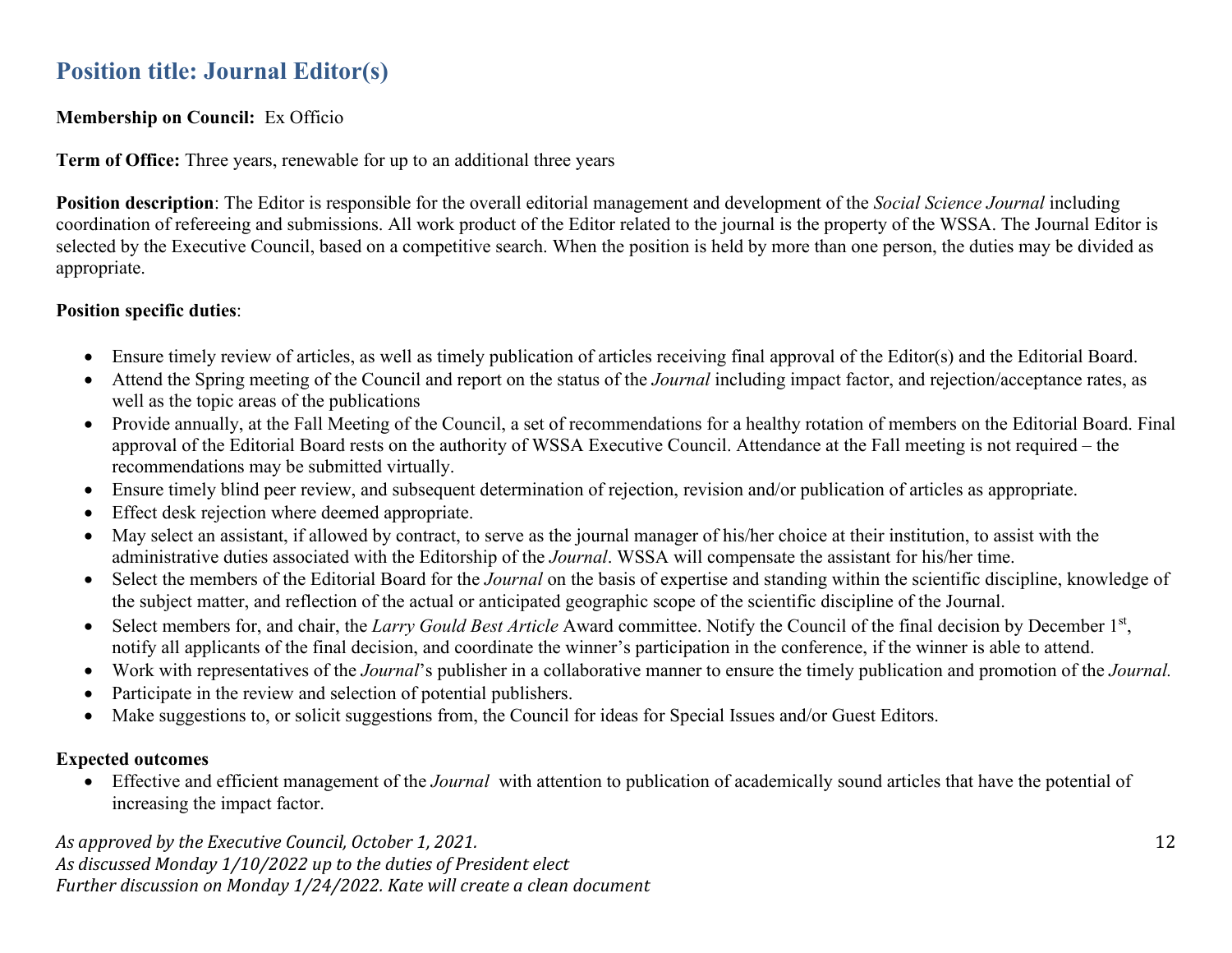- Encouragement of article submissions representative of the range of disciplines of the Association.
- Adherence to all aspects of the *Journal* publication as described in the contract with the publisher.

### **Position title: Book Review Editor**

#### **Membership on Council:** Ex Officio

**Term of Office:** Three years, renewable for up to an additional three years

**Position description**: The *Journal*'s Book Review Editor is responsible for the book reviews within the *Social Science Journal*. All work product of the Editor related to the *Journal* is the property of the WSSA. The *Journal* Editor is selected by the Executive Council, based on a competitive search.

#### **Position specific duties**:

- Report to the Council at the Spring meetings on the status of the book reviews, including number of reviews as well as the topic areas of the publications
- Identify book reviewers and distribute books for review to qualified reviewers.
- Ensure timely review of books submitted for review by the *Journal*.
- Work (in conjunction with the Executive Director) with publishers, including their third-party representatives, on a book display for the conference, or delegate to Communications Director.
- Prepare a short list of the books reviewed in the last 12 months for the Immediate Past President, from which to determine possible candidates for the *WSSA Distinguished Book* award.
- Solicit from the Council books for possible review.
- Work with publishers, including their third party representatives, on a book display for the conference, or delegate that duty to the Conference Manager

#### **Expected outcomes**

- Timely production of appropriate number of book reviews for each *Journal* issue.
- Selection of books to review that should appeal to a broad social science audience
- Adherence to all aspects of the *Journal* publication as described in the contract with the publisher.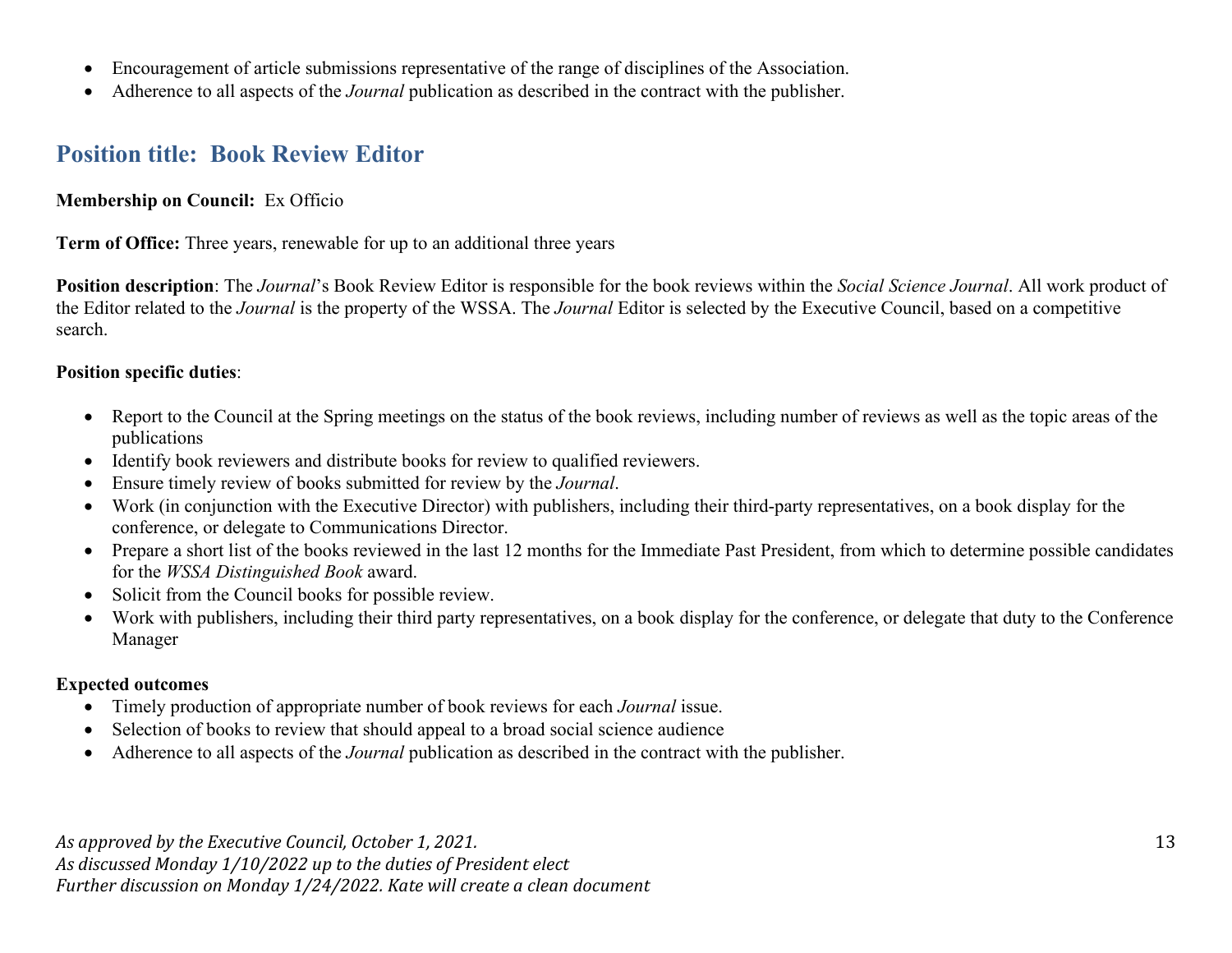### **Position title: Student Grant & Awards Coordinator**

#### **Membership on Council:** Ex Officio, unless also serving as an elected member of the Council

**Term of Office:** Two-year term; renewable at discretion of Executive Council.

#### **Reports to:** The President and the Executive Council

**Position description:** The role of Coordinator is to manage those student awards and travel grants created by the Council which are not assigned to other individuals, including, but not limited to: 1) The Graduate and Undergraduate Student Paper Competitions; 2) Poster Competition; 3) Travel Grants; 4) The John Wicks Dissertation Award. This Coordinator is appointed by the President with the advice and consent of the Council.

#### **Positions specific duties:**

- Reach out to students concerning the competitions and grants.
- Regularly monitor submission of applications for grants and awards, send applications for awards to the appropriate committees
- Review travel grant applications and decide to whom the grants will be awarded.
- Form and chair committee to assist in the review of papers for the Student Paper Competitions and the John Wicks Dissertation Award competition.
- Assist the process for other WSSA linked awards as requested.
- Respond to all applicants by Feb 15th, as to the outcome of the award/grant decisions.
- Notify the Communications Director by Feb 15th to ensure the payments of awards/grants.
- Organize the poster session at the conference, including the set-up of the poster session.
- Conduct poster competition; tabulate votes and present award at Presidential Lunch on Friday.
- Mentor and prepare successor to take over the position.

#### **Expected outcomes:**

- Effective and efficient tracking of grant and award applicants
- Effective chairmanship of award committees
- Timely notification of results to applicants and Communications Director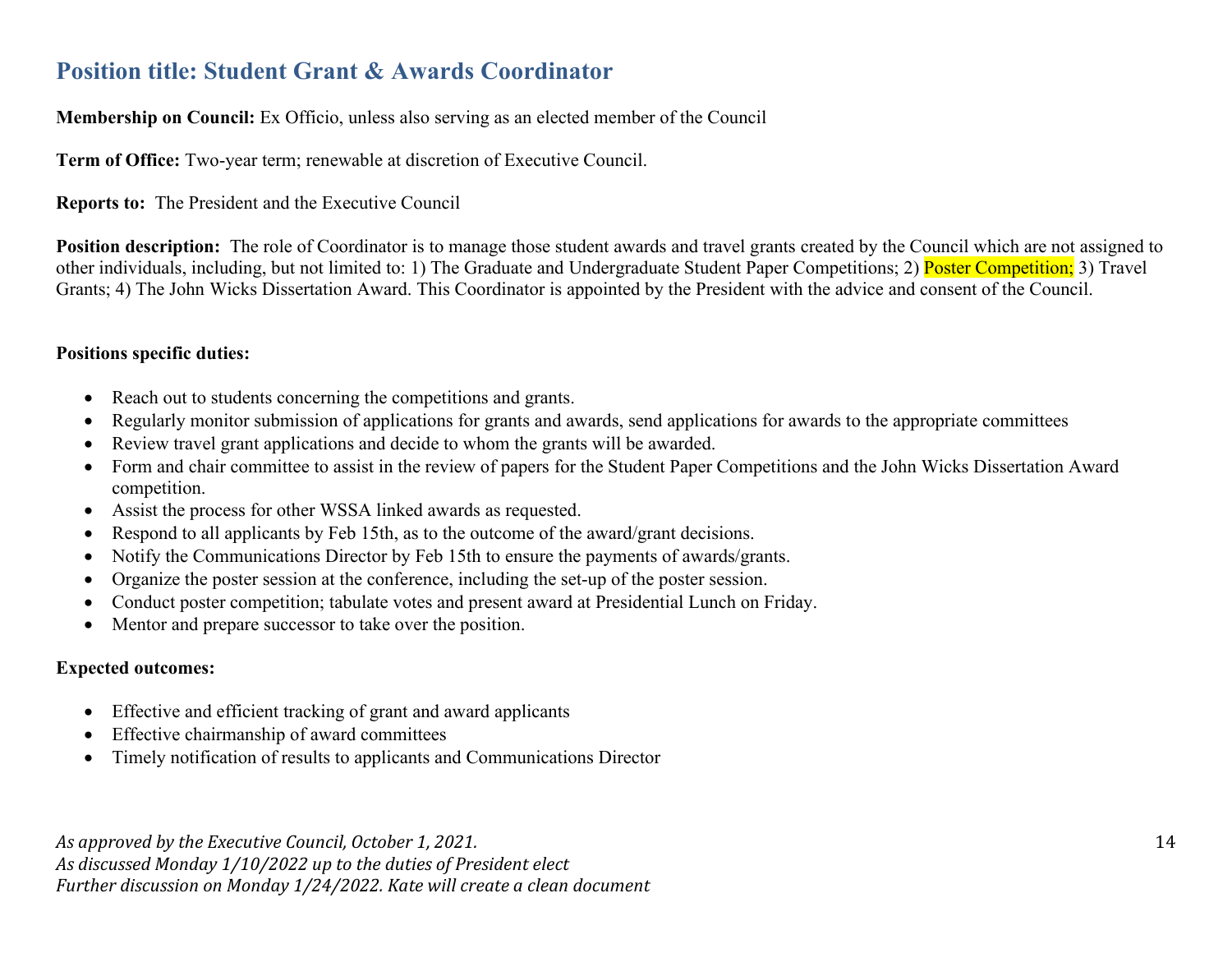### **Position title: Communications Director (Deputy Executive Director)**

#### **Membership on Council:** Ex officio

**Term of office:** Appointed by the Executive Director, with the advice and consent of the Executive Council. Serves at the pleasure of the Executive Director and the Executive Council. Position may be paid or volunteer.

**Position description**: Responsible for distribution of and response to the general Association mail, email, and phone communications, and for the included positions of Conference Manager, Web Manager, Public Relations Manager, and Deputy Executive Director. Appointed by the Executive Director, with the advice and consent of the Council. Any or all of these positions may be made separate positions by the Executive Director, with the advice and consent of the Council.

#### **General duties of Communications Director:**

- Serve as the institutional memory of the Association, in conjunction with the Executive Director, relative to past, present and future actions.
- Ensure current membership is notified of upcoming elections, and that both current membership and appropriate previous members are notified of calls for papers, posters, and competitions; of upcoming registration processes; and of any other important Association information.
- Independently handle the general Association mail, email, and phone communications, and refer to the appropriate other officers when necessary.
- Deploy marketing strategies related to expansion of section membership
- Proofread and/or edit all Association public documents prior to publication
- Maintain membership and conference attendee lists and make available as needed.

#### **Specific duties as Conference manager**

Term of Office: Serves at the pleasure of the Executive Director. Paid position.

- Manage all conference duties not assigned to the Executive Director, President or President-Elect. Responsible for all matters relating to conference registration. Choose pictures and other images for each upcoming conference with the advice and consent of the Executive Director and the President-Elect.
- Choose the site within the available space where on-site registration will take place, and designate sites for other public tables/booths. Decide location of the book vendor(s) in conjunction with the Program Chair. Create and maintain conference online submission and registration processes, and membership-only process.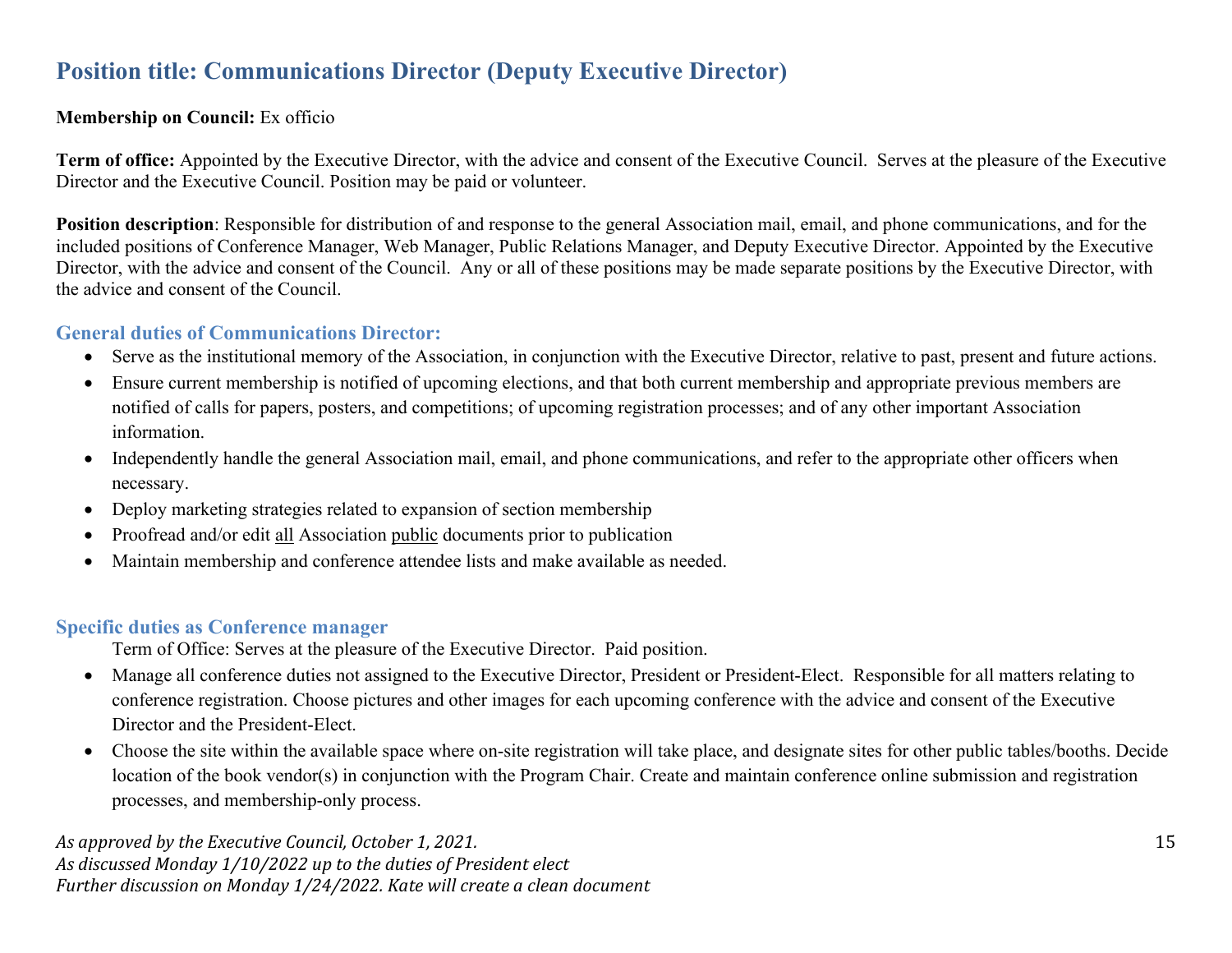- Hire, assign, supervise, and provide compensation for temporary conference staff.
- Design on-site registration procedures.
- Manage on-site registration, including supervision of all registration workers
- Manage all on-site conference matters. May authorize room changes, notifying Program Chair and Executive Director as soon as possible.
- Authorize conference-related expenditures, with the understanding that large expenditures must also be approved by the Executive Director, if available. Has authority to deny large expenditures requests without consultation of Executive Director.

Choose and arrange for award certificates, plaques, trophies, etc. Arrange payment for all award winners and for vendors and others who are designated for payment by the Council or the Executive Director.

#### **Specific duties as Web Manager**

Note: the term "web manager" is distinguished from the term "web master" by two things:

1. the web manager is not required to have the technical expertise to create a website or to alter its functionality; these functions may be left to the web master, who will usually be a third party, who may also host the site and maintain the domain name.

2. the webmaster, as described above, is only concerned with the Association's own website(s), not with any other Association web presence.

Term of Office: Serves at the pleasure of the Executive Director. Paid position.

- Act as primary manager of all of the WSSA's online presence. All changes to that presence must go through the Web Manager; the manager may delegate any specific portion of the WSSA presence to a volunteer, if that volunteer evinces a special connection to, or talent for, that portion. Independently keep all web content up-to-date, personally where applicable, or in cooperation with the webmaster if necessary, and make appropriate changes as requested by Association officers.
- Independently make, or instruct webmaster to make, changes to the website structure as needed to improve the basic functions of the website.
- Work with webmaster and Association officers to make changes to the functionality of the website.
- Create and maintain social media accounts for the Association.
- Create and maintain Association information in general sites, such as Wikipedia. Work with Association officers and Council to improve web presence.

#### **Specific duties as Deputy Executive Director**

Term of Office: Serves at the pleasure of the Executive Director. Paid position.

- Reports directly to the Executive Director.
- Assists the Executive Director in mutually-agreed-upon matters.

*As approved by the Executive Council, October 1, 2021.*

*As discussed Monday 1/10/2022 up to the duties of President elect Further discussion on Monday 1/24/2022. Kate will create a clean document*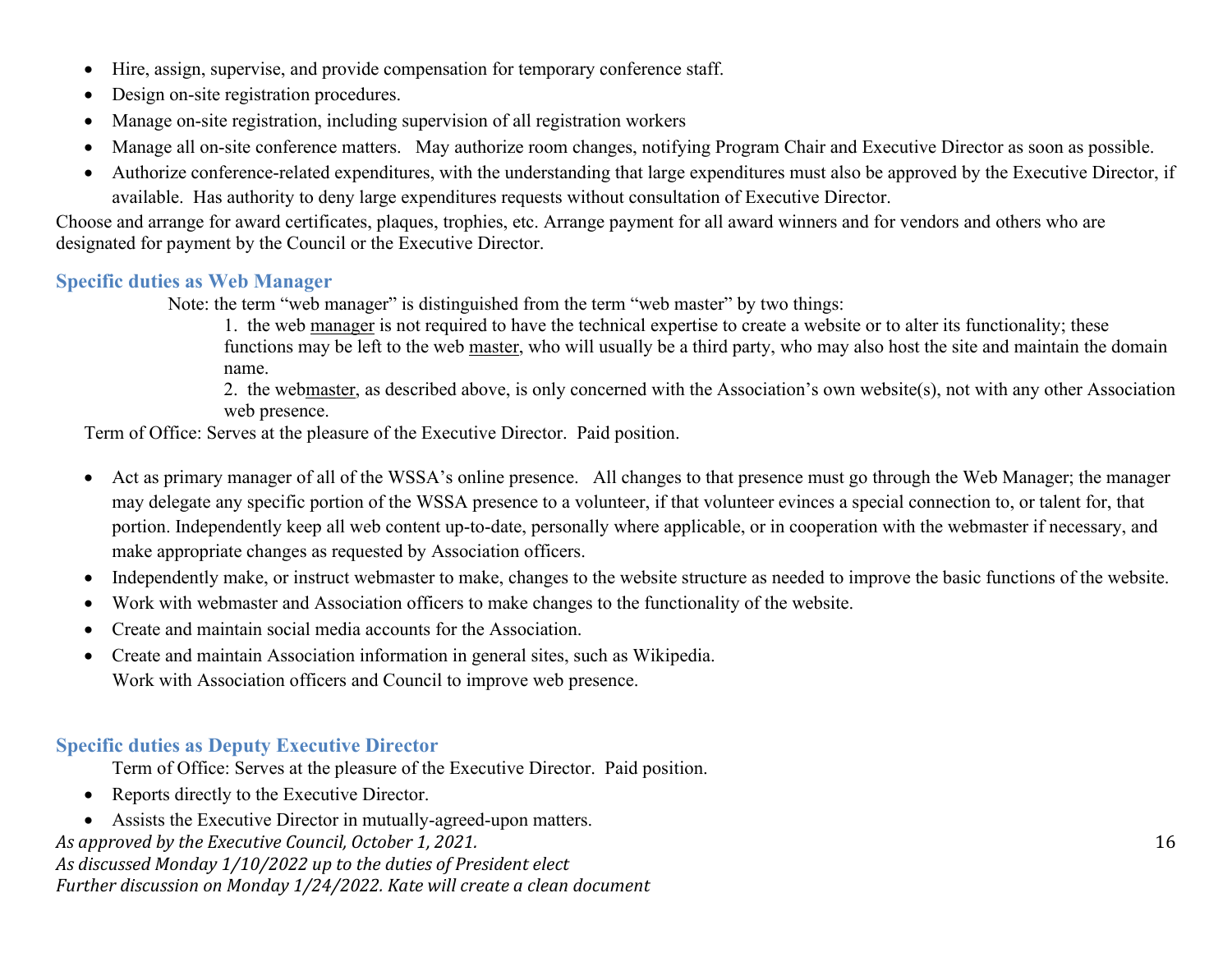• Has signature authority as assigned by the Executive Director.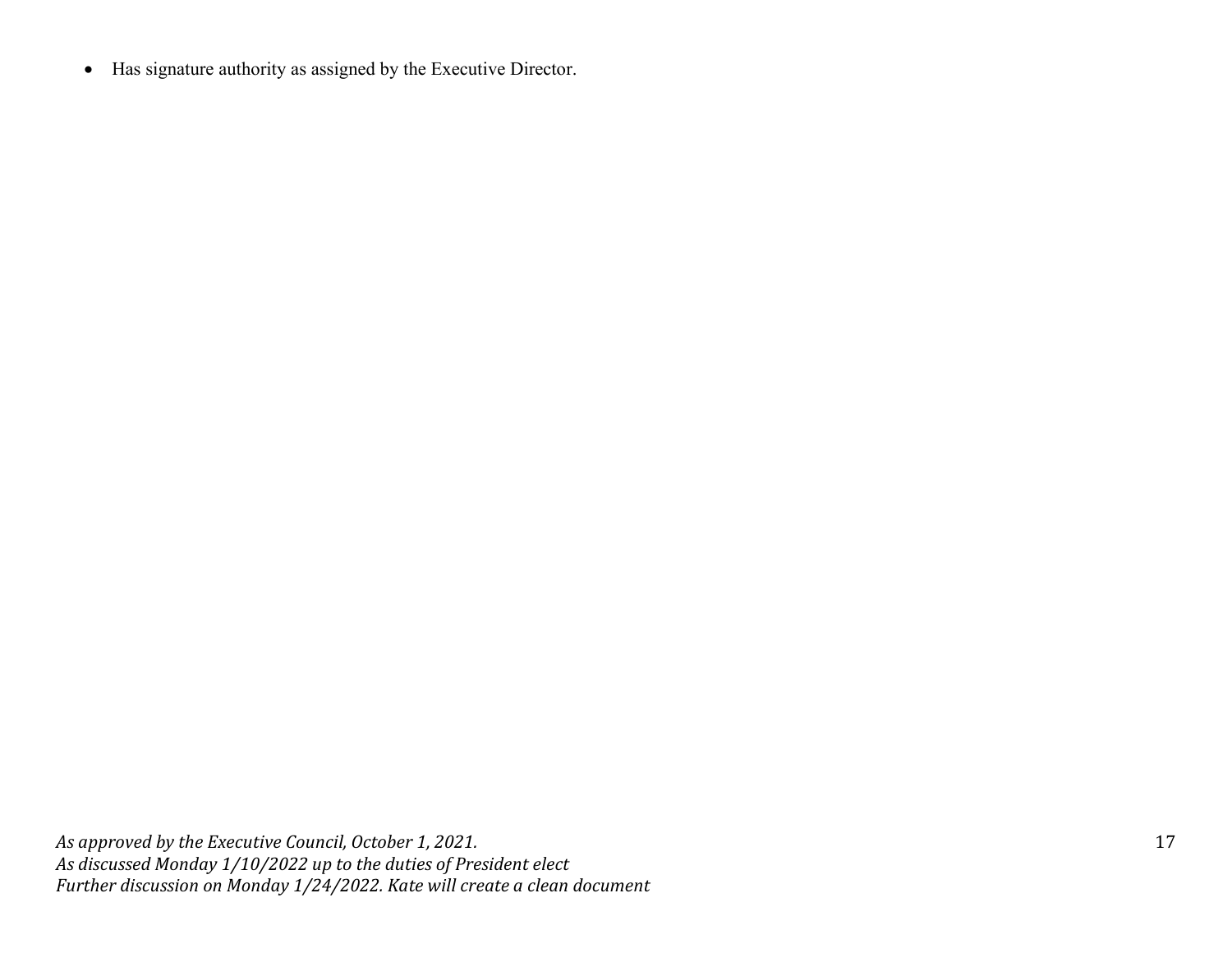### **Position title: Section Coordinators**

See *Section Coordinators Manual*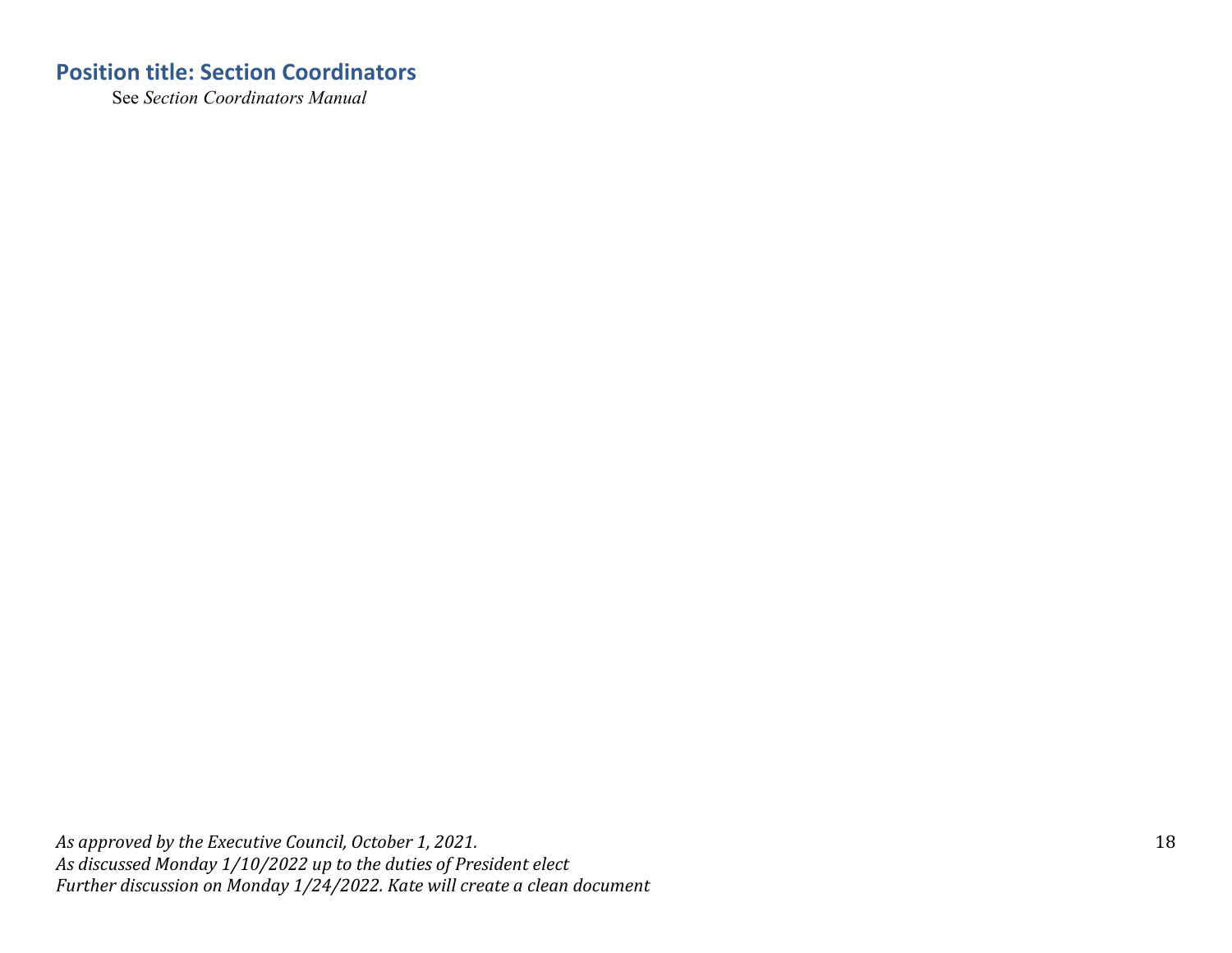### **Position title: Conference Workers**

**Membership on Council:** Non-Council staff

**Term of office:** Serves at the pleasure of the Communications Director/Conference Manager. Position may be paid or volunteer.

**Position description**: Responsible for conference work as assigned by the Communications Director/Conference Manager.

### General duties of Conference workers:

As assigned by the Communications Director/Conference Manager.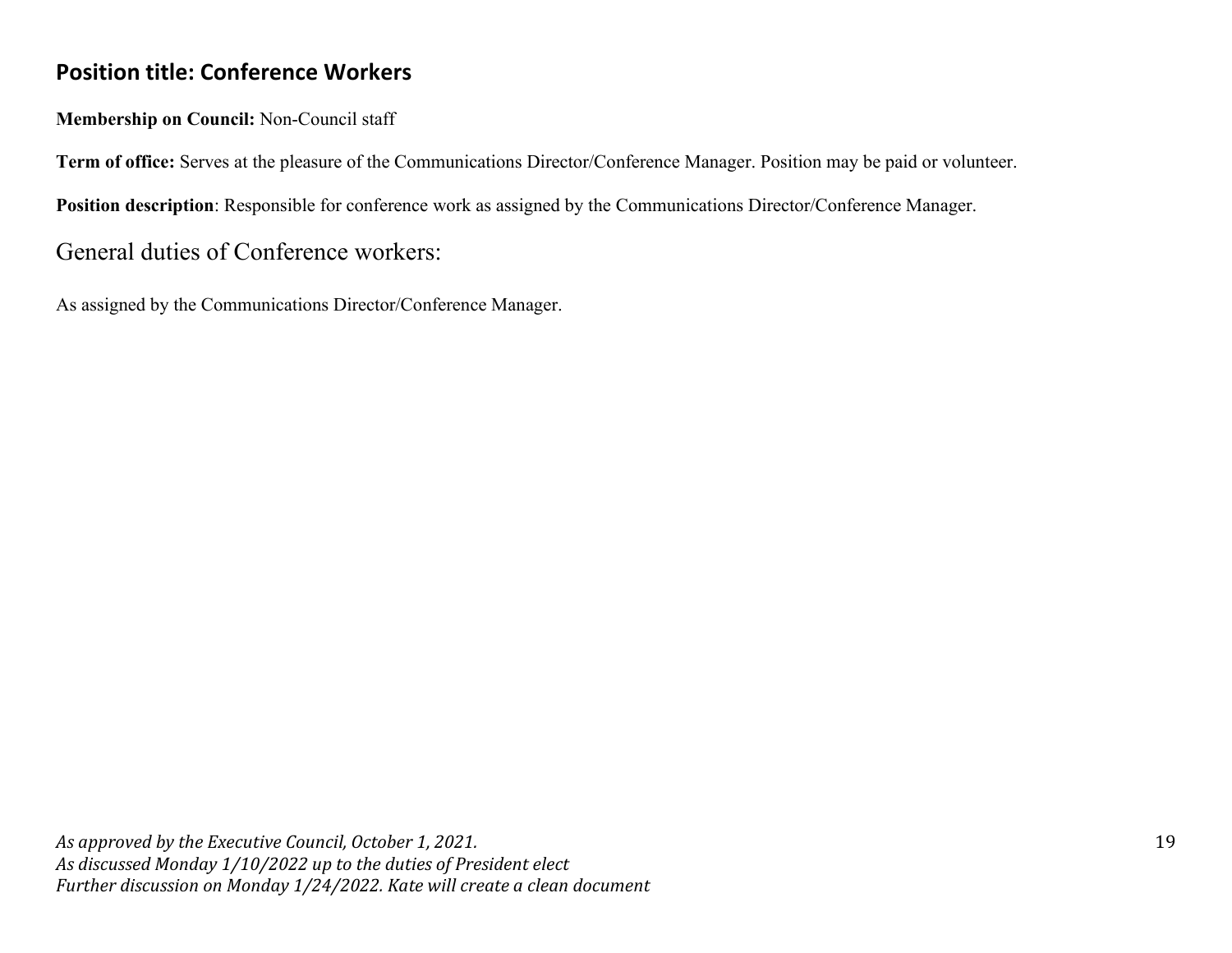### **Position title: Archivist**

**Membership on Council:** Ex-Officio; may or may not be an Executive Board Member, but must be a current WSSA member, preferably long-term; not required to attend meetings if not a Board Member

**Term of Office:** Serves at the pleasure of the Executive Council

#### **Position description**:

Work with the Executive Director and Communications Director, as well as any other appropriate officers or WSSA members, to add appropriate material to the World Social Sciences Association's archives at the Library of Denver. The materials, including but not limited to. minutes of meetings, copies of Conference Programs, records of committee membership, and newsletters shall be collected by the Executive Director and the Archivist. These materials shall be added to the archives once every two years.

#### **Expected outcomes**

A well-organized and reasonably complete set of Association archives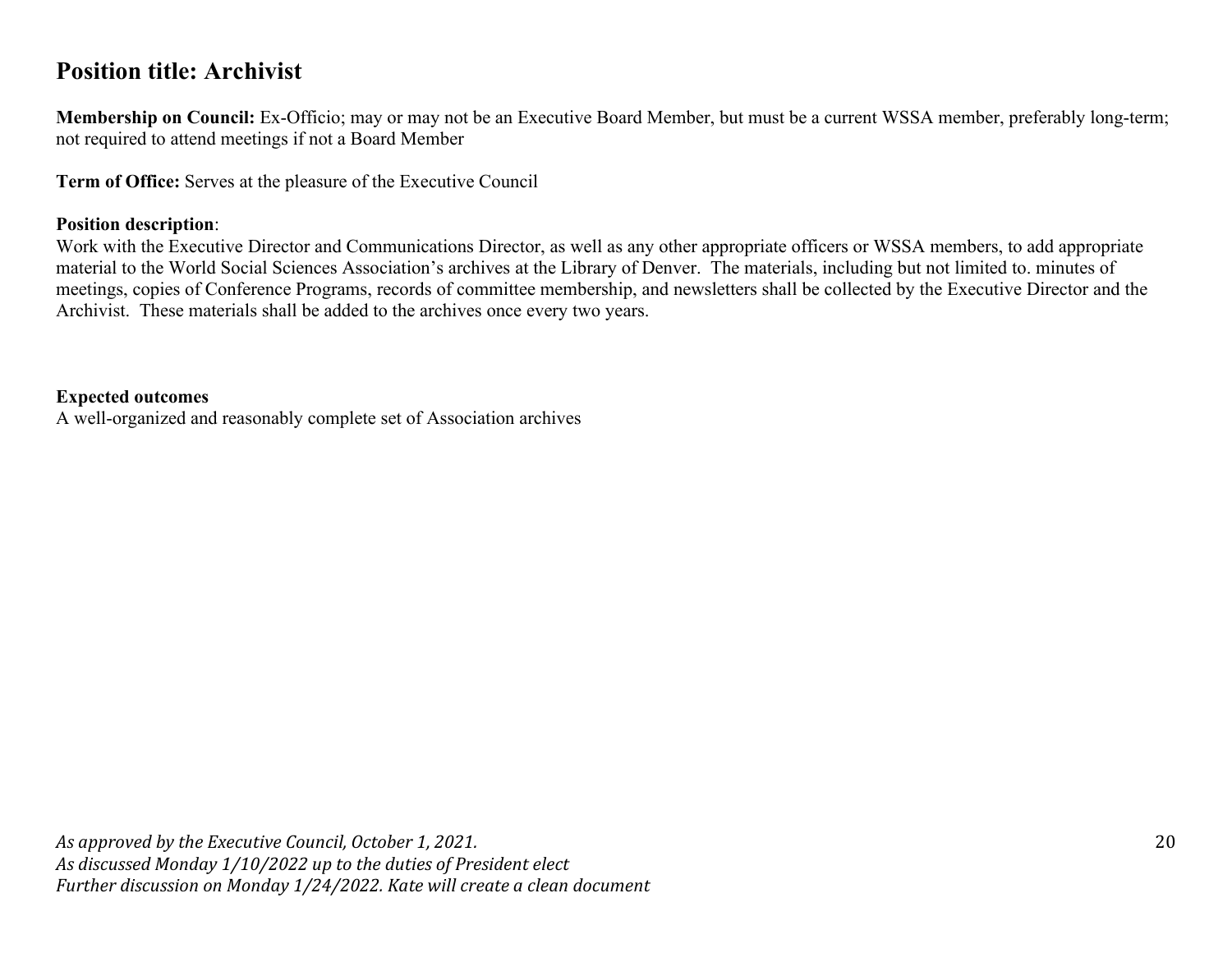## **Award and Grants**:

Outstanding Emerging Scholar Awards (temporarily suspended, for 2021 and 2022)

The Immediate Past-President of the WSSA, the President, and the President-Elect annually choose to honor a junior faculty member who has been active in his or her discipline for less than six years. The awards recognize cutting edge research and substantial contributions to the social sciences, and the strong promise of future such contributions . The recipients receive a \$2,000 cash award, are honored at the Presidential Luncheon, and have an opportunity to present at the conference.

#### WSSA Distinguished Book Award (temporarily suspended, for 2021 & 2022)

Each year's Immediate Past-President chairs a committee which chooses to recognize one book published that year for its major contribution to the social sciences. A list of the most eligible books is compiled by the SSJ's Book Review Editor and forwarded to the committee. The author(s) receive a \$1,000 cash award and are honored at the President's Reception and Awards Ceremony.

#### Larry Gould Best Article Award (temporarily suspended, for 2021 & 2022)

Each year, a committee chaired by the Editor(s) of the Social Science Journal chooses the best article from those published in the previous year. The author(s) receive a \$1,000 cash award and are honored at the President's Reception and Awards Ceremony.

#### Competitions for Students

Student Paper Competitions

This competition has two categories, one for the best Undergraduate paper and one for the best Graduate paper. The winners in each category receive a certificate, a prize of \$800 (cash prize temporarily suspended, for 2021 & 2022), and reimbursement of their conference registration fee, and congratulatory letters from the WSSA President-Elect will be sent to the students' department chairs, deans, provosts and other administrators at the students' home institutions. Authors of excellent papers that are not chosen for the award may be eligible to receive a certificate of honorable mention, a cash prize of \$400 (cash prize temporarily suspended, for 2021 & 2022), and congratulatory letters.

#### John Wicks Dissertation Paper Award

This is awarded to the student sole-author of a paper, selected by a section coordinator to be presented at the Annual Conference, which is based on a dissertation either in progress or completed before January 15 of the conference year. The paper is about the dissertation, not the dissertation itself. The winner receives a certificate, a prize of \$1,000 (cash prize temporarily suspended, for 2021 & 2022), and reimbursement of the conference registration fee, and congratulatory letters from the WSSA President-Elect will be sent to the student's department chairs, deans, provosts and other administrators at the student's home institution. (Note: it is not required that this awards be made each year; the award will only be made one of the papers submitted is of sufficient quality to merit it.)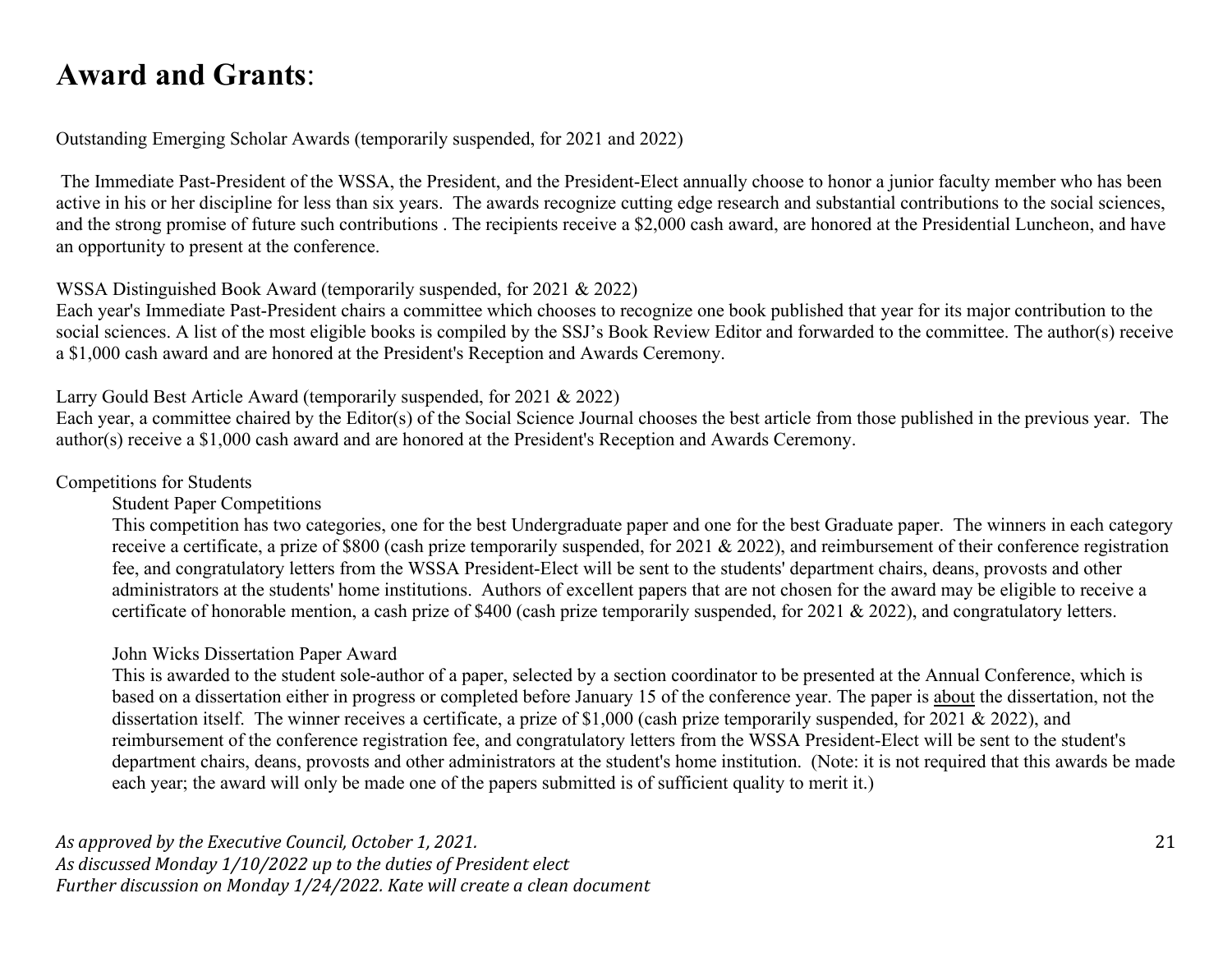Poster Competition (temporarily suspended, due to 2021's virtual format)

The poster competition has two categories, one for Undergraduate posters and one for Graduate posters. Contestants are expected to attend the conference and be available to answer questions about their posters. The winners will receive a \$250 prize (suspended for 2021 & 2022) and free registration at the conference of the year following their award. The second place winner will receive a \$125 prize (suspended for 2021 & 2022) and free registration at the conference of the year following their award.

The Bill L. and Gerre D. Andrist Prize for Best Paper/Presentation on Women

Funded by Debra Andrist

Eligibility: must be an accepted paper or presentation for a section in that year's conference to be eligible, and must present at the conference to receive the prize.

Deadlines: Students must submit the title and abstract of their papers to a conference section by no later than January 29 of the conference year, and must also submit them to the competition, through the link below, by that date. Full papers must be submitted, via email to the Student Grant & Award Coordinator, no later than February 26 of the conference year, to be forwarded to the Award Committee. Competitors must register for the conference by no later than that year's registration deadline.

Winner will receive: \$500 check (cash prize temporarily suspended for 2021), award certificate, and winner's name & paper's title announced on WSSA website and Facebook page.

Travel Grants for Students (**temporarily suspended** for 2021 & 2022)

For students who are traveling more than 250 miles to the Annual Conference site. WSSA will make a grant of up to \$500 each, plus reimbursed registration, toward defraying the awardees' necessary travel expenses. Grantees must participate (by way of either presenting a paper or a poster, or by serving as a member of a panel) in the conference program, and must pre-register to be eligible. The student must complete an application letter to the Student Grant & Award Coordinator, confirming his or her participation in the upcoming conference and the need for the amount of the grant to defray travel expenses. Submissions must include a budget narrative and a one paragraph statement of interest/need, and are due by February 15 of the conference year. Preference will be given to students whose papers have been accepted to a panel. Recipients for grants will be selected by a Grants & Awards Committee that will be constituted and chaired by the Student Grant & Award Coordinator. No more than ten (10) awards may be made annually by this Committee. The list of grantees will be forwarded to the WSSA Communications Director by March 1st of the conference year. Checks for the grant amount will be issued by the WSSA Communications Director following participation by grantees in the Conference.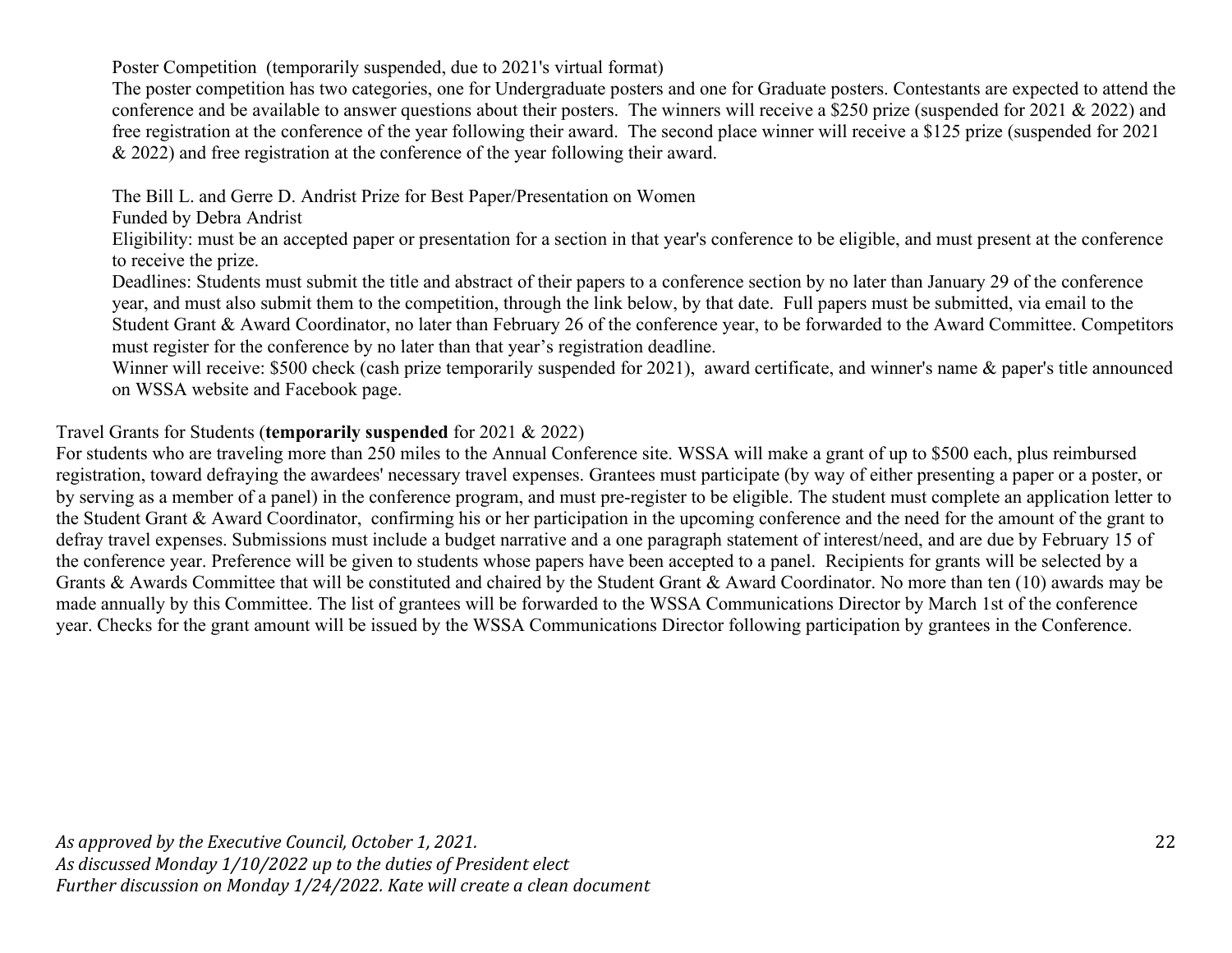# **Standing Committees**

- Finance committee
	- o Consists of the members of the Council, with member rotating off each year and new member rotating on to the committee.
- Nominating committee as constituted by the Immediate Past President.
- Site selection is a committee of the whole.
	- o The Executive director will develop a list of potential sites and hotels for review.
- Social media committee
	- o Assist Communication Director in the connect, location and context of social media messaging.

# **Policies of the Association**

- WSSA Code of Conduct
	- o The World Social Science Association (WSSA), including its affiliates and sections, is committed to creating and ensuring an intellectually inclusive and respectful environment for all participants in the Annual Conference. The conference is envisioned as a space for the free exchange of ideas, research and information, which celebrates the diversity of disciplinary backgrounds, experiences, and commitments of all the WSSA members and affiliates. **Courtesy**
	- o This exchange is most effectively accomplished in an environment characterized by courtesy and respect for all attendees and one that is free of disruptive agendas, unwarranted criticism, and/or harassment. To this end, we expect all individuals who attend the conference to conduct themselves in a manner that establishes a safe and respectful atmosphere conducive to respectful general discourse and discussion, even when discussing issues of grave and sometimes emotional importance. Those who violate the standards of professional and respectful conduct may be asked to leave the meeting immediately and without refund.
	- o Discrimination, harassment or any inappropriate behavior will be reported to the WSSA Executive Council and might result in additional sanctions to those members that fail to conduct themselves in a professional and collegial manner.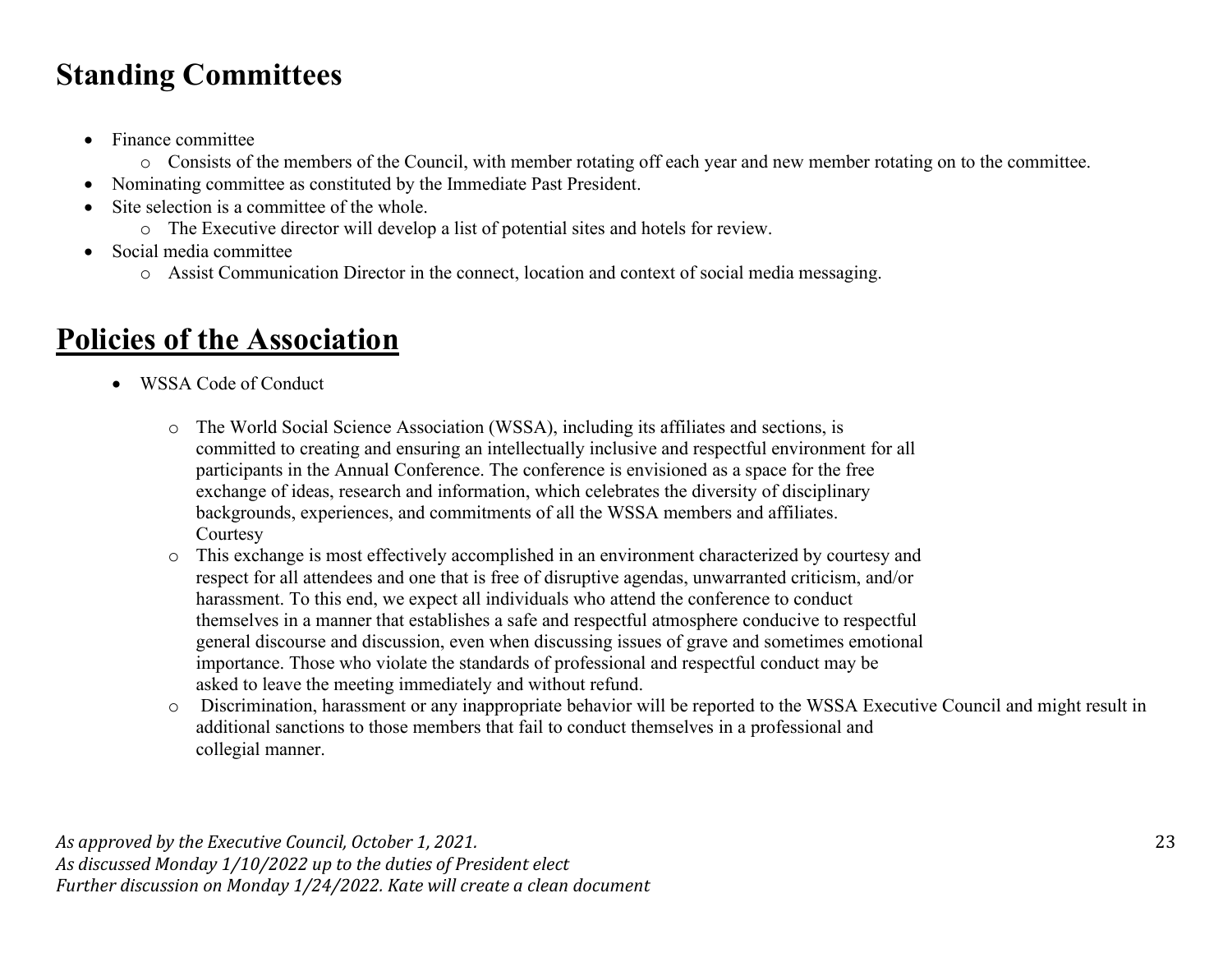#### o Registration and Name Badge Policy

- All space leased from the host hotel for events listed in the conference's Program of Events is considered to be private space, out-of-bounds to persons not registered for the Conference or otherwise invited to attend the Conference through the leadership of the World Social Science Association. The space is open for all registered attendees of the conference; however, no individuals, other than hotel staff, may enter or remain in space leased by the World Social Science Association without officially issued World Social Science Association identification – a conference name badge. These official name badges issued by the World Social Science
- Association must be worn while in any of the space leased by the Association. The World Social Science Association has the authority to issue complimentary name badges to accredited journalists, invited plenary speakers, dignitaries designated by any of the affiliates and/or other people who have not been required to pay for a conference registration. Affiliates and sections who wish to have such badges made must contact the Communications Director no less than three weeks before the conference beginning date.

Any individual not wearing the official name badge while in any event space leased by WSSA will be asked to retrieve their name badge or register for the conference, whichever is appropriate.

- o Recording Speakers
	- $\circ$  It is the policy of the World Social Science Association that video recording and/or voice recording are not allowed during any breakout session, without the explicit consent of the presenter(s) being recorded. The World Social Science Association considers all presentations made during the conference to be copyright protected and only the presenter of the paper can give consent for the presentation to be digitally recorded.

Anybody found to be recording a presenter, without explicit consent of the presenter, will be asked to stop the process of recording. If that individual refuses to stop the recording, they will be asked to leave the session. If the individual refuses to leave the session, hotel security will be contacted.

#### Accredited Journalists

*As approved by the Executive Council, October 1, 2021. As discussed Monday 1/10/2022 up to the duties of President elect Further discussion on Monday 1/24/2022. Kate will create a clean document* Accredited journalists are invited to attend the World Social Science Association Conference at no charge. All journalists will be required to present themselves to the Conference Registration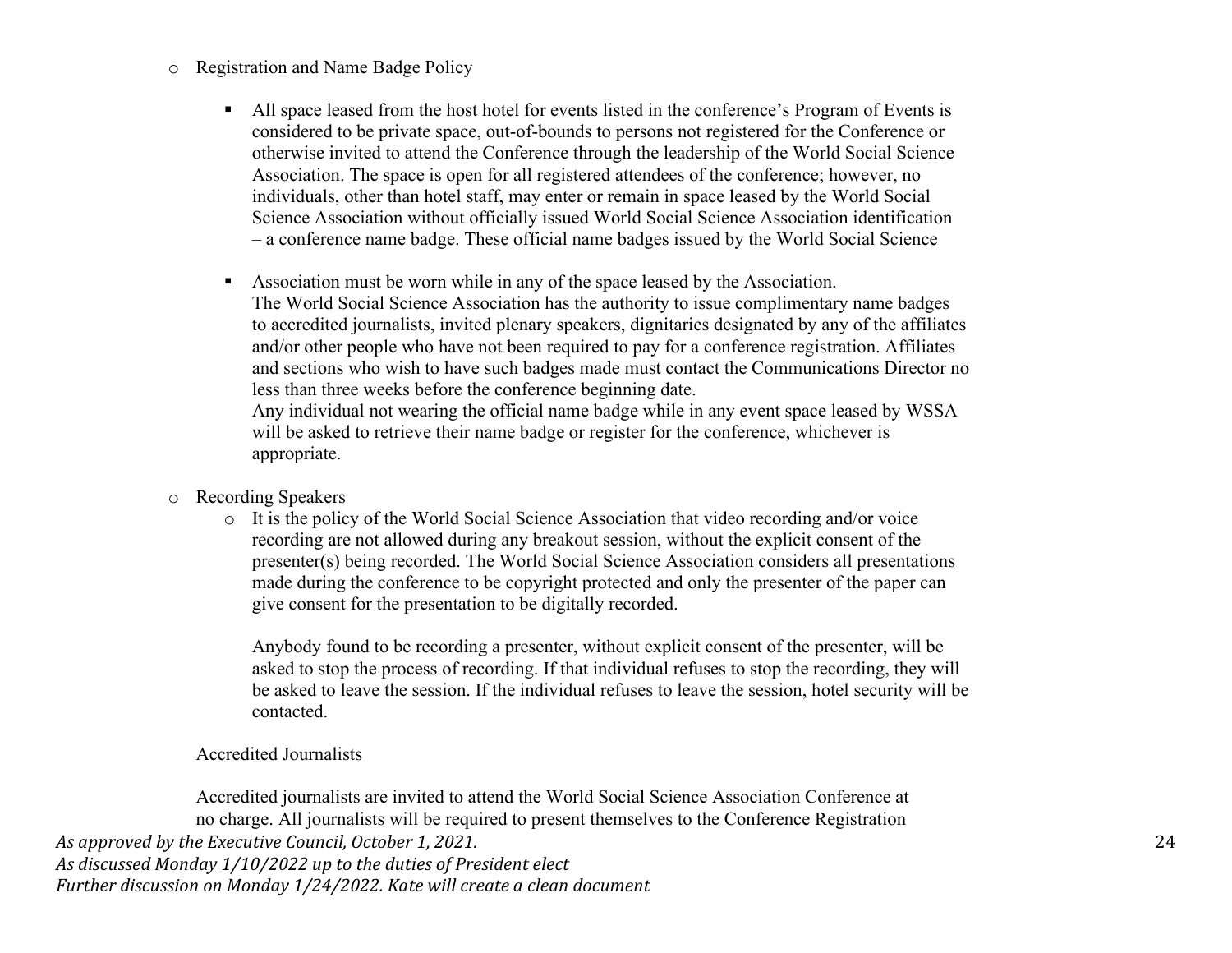Desk with their credentials. Journalists will be provided a name tag and are then invited to attend any session or other non-ticketed function during the duration of the conference, bearing in mind that they are required to adhere to this Code of Conduct. Failure to do so will have the same consequences for journalists as for all other attendees.

#### **Refund Policy**

Requests for refunds of conference registration must be made in writing, to the Conference Manager, at [WSSA.Admin@WesternSocialScienceAssociation.org](about:blank) .

- Persons who pre-registered for the conference, then were notified that their submissions were declined, are eligible for full refunds IF they request the refund, by email to WSSA.Admin@nau.edu, within two weeks of the notification that the submission was declined.
- Requests made by **March 9** will receive approximately **90%** of the amount originally paid (amount paid, minus the amount that the credit card companies will charge us to make the refund).
- Requests made by **March 12** will receive approximately **75%** of the amount originally paid (amount paid, minus both the amount that the credit card companies charged us for the original transaction, AND the amount they will charge us to make the refund).
- Requests made by **March 16** will receive approximately **65%** of the amount originally paid.
- **No refunds will be made after March 16**.

#### **Privacy Statement**

The WSSA will not sell or give the contact information of its participants, without their explicit written consent, to anyone not named below, except as required by law.

- Both submission of a presentation, and registration as a conference participant, give consent to the WSSA to contact the submitter and/or registrant with information regarding the conference.
- Submission of a presentation gives consent for the WSSA to forward the submitter's contact information to the Coordinator of the section to which the presentation has been submitted or referred.
- Registration confers membership in the WSSA, and gives consent to the WSSA to send the member the Social Science Journal and WSSA News subscriptions to which registration entitles the participant, for the period of the membership. Members may opt out of their subscriptions at any time.
- Both registration as a participant and submission of a presentation give consent for the WSSA to send a "Call for Papers" for upcoming conferences. Persons receiving these "Calls" may opt out of further messages at any time.
- Recording